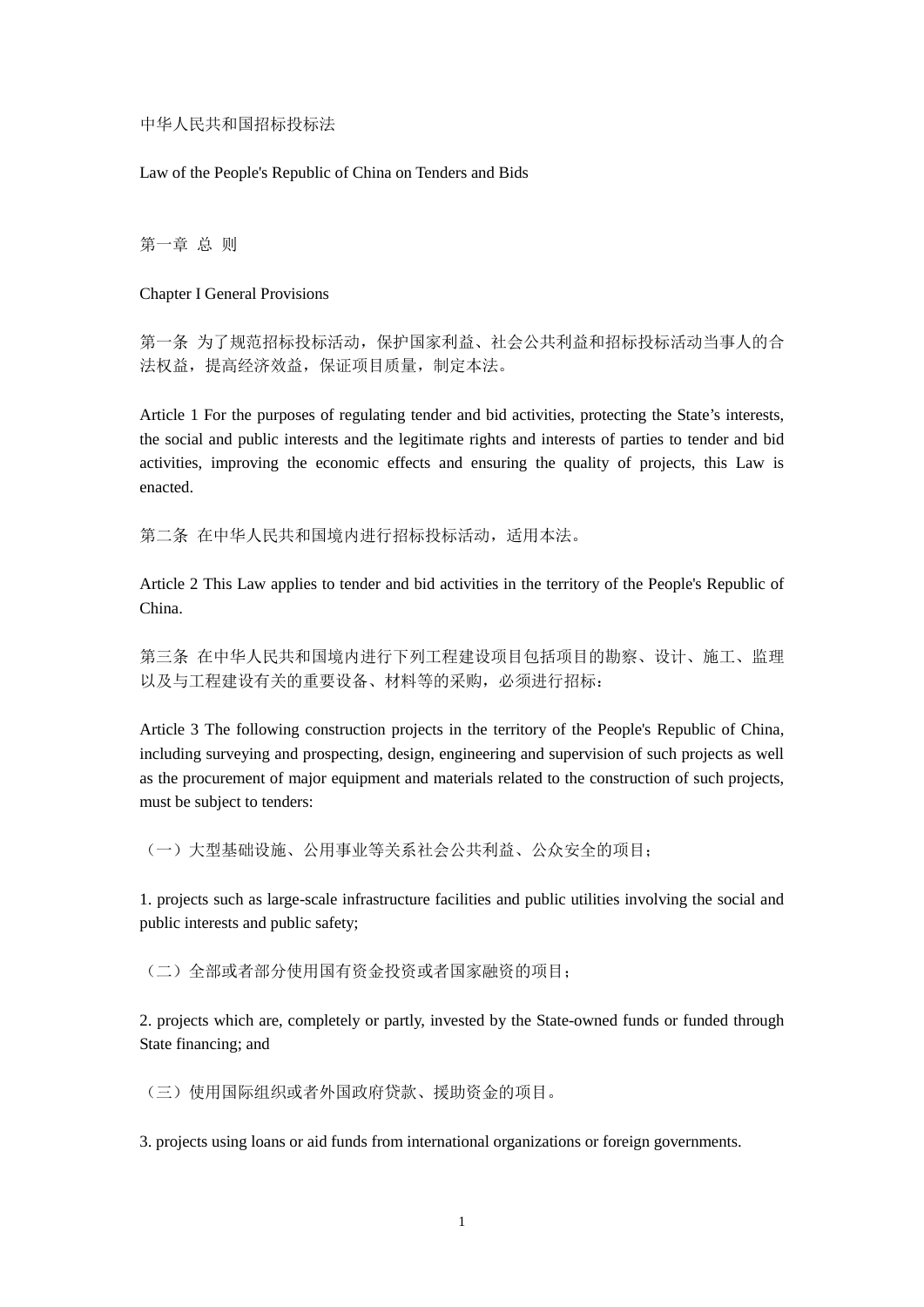前款所列项目的具体范围和规模标准,由国务院发展计划部门会同国务院有关部门制订,报 国务院批准。

The specific scope and standards on the scale of the projects listed in the preceding paragraph shall be worked out by the department of the State Council for development planning, jointly with relevant departments of the State Council, and be reported to the State Council for approval.

法律或者国务院对必须进行招标的其他项目的范围有规定的,依照其规定。

If laws or the State Council have the provisions on the scope of other projects which must be subject to tenders, such provisions shall govern.

第四条 任何单位和个人不得将依法必须进行招标的项目化整为零或者以其他任何方式规避 招标。

Article 4 No unit or person may break a project subject to tender into parts or resort to any other manner to dodge tender.

第五条 招标投标活动应当遵循公开、公平、公正和诚实信用的原则。

Article 5 Tender and bid activities shall conform to the principles of openness, fairness, impartiality and good faith.

第六条 依法必须进行招标的项目,其招标投标活动不受地区或者部门的限制。

Article 6 Tender and bid activities for a project subject to tender according to law shall not be restricted by areas or departments.

任何单位和个人不得违法限制或者排斥本地区、本系统以外的法人或者其他组织参加投标, 不得以任何方式非法干涉招标投标活动。

No unit or person may illegally restrict or exclude legal persons or other organizations from other areas or systems to take part in bidding or interfere in tender and bid activities in any form.

第七条 招标投标活动及其当事人应当接受依法实施的监督。

Article 7 Tender and bid activities and the parties thereto shall be subject to supervision imposed according to law.

有关行政监督部门依法对招标投标活动实施监督,依法查处招标投标活动中的违法行为。

Relevant departments for administrative supervision shall impose supervision on tender and bid activities according to law and investigate into and deal with any illegal act therein.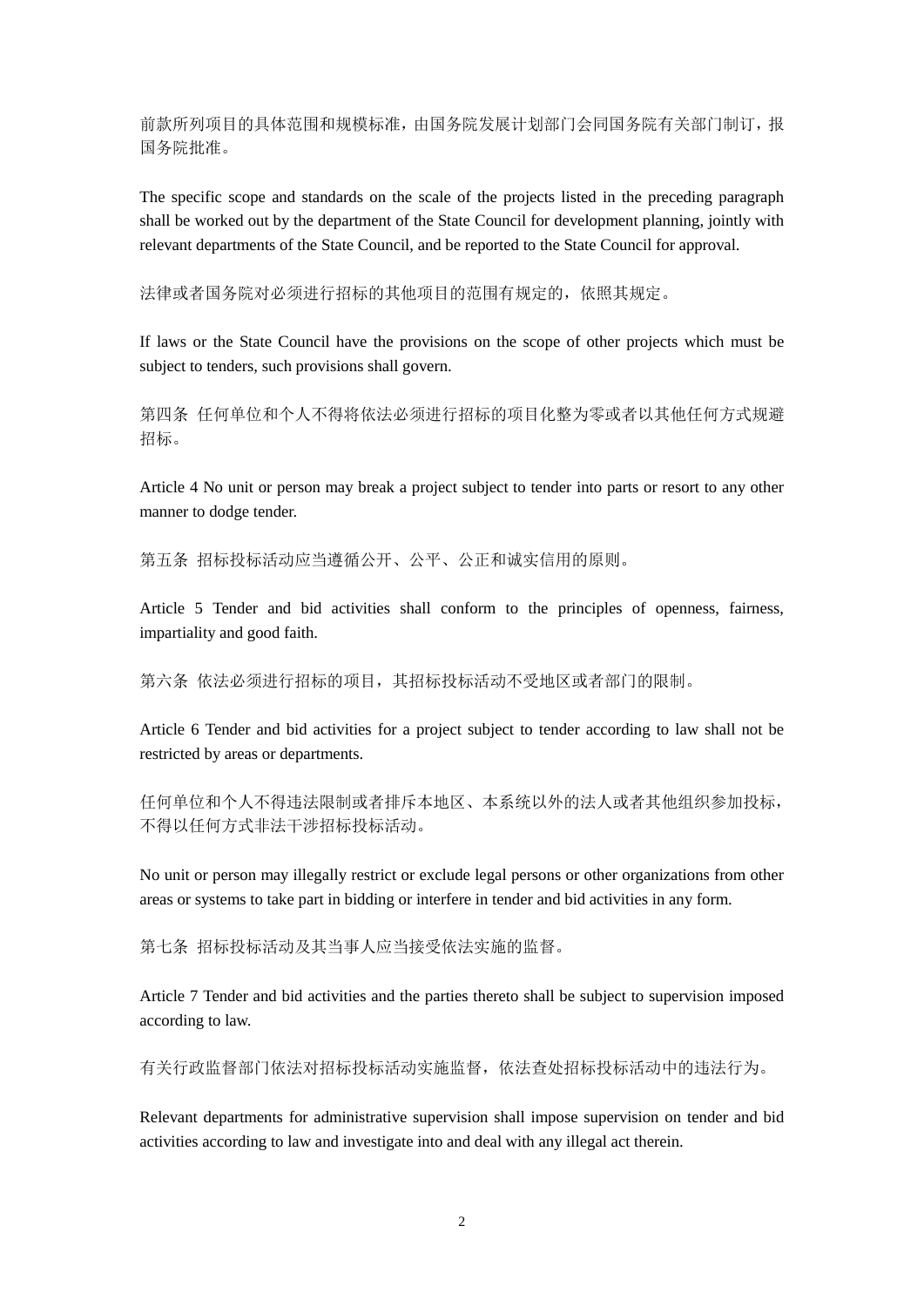对招标投标活动的行政监督及有关部门的具体职权划分,由国务院规定。

Administrative supervision on tender and bid activities and the specific duties and powers of relevant departments shall be laid down by the State Council.

第二章 招 标

Chapter II Tenders

第八条 招标人是依照本法规定提出招标项目、进行招标的法人或者其他组织。

Article 8 A tenderer is a legal person or any other organization that, in accordance with the provisions of this Law, puts forth a project subject to tender and carries out the tender.

第九条 招标项目按照国家有关规定需要履行项目审批手续的,应当先履行审批手续,取得 批准。

Article 9 If a project subject to tender, in accordance with the relevant regulations of the State, is required to accomplish examination and approval procedures, it shall do so and obtain approval in advance.

招标人应当有进行招标项目的相应资金或者资金来源已经落实,并应当在招标文件中如实载 明。

A tenderer shall have necessary funds or sources of funds for the project subject to tender and shall state it truthfully in his tender documents.

第十条 招标分为公开招标和邀请招标。

Article 10 Tenders include public tenders and invitational tenders.

公开招标,是指招标人以招标公告的方式邀请不特定的法人或者其他组织投标。

A public tender means that a tenderer, in the form of tender announcement, invites unspecified legal persons or other unspecified organizations to submit their bids.

邀请招标,是指招标人以投标邀请书的方式邀请特定的法人或者其他组织投标。

An invitational tender means that a tenderer, in the form of invitation for submission of bid, invites specified legal persons or other specified organizations to submit their bids.

第十一条 国务院发展计划部门确定的国家重点项目和省、自治区、直辖市人民政府确定的 地方重点项目不适宜公开招标的,经国务院发展计划部门或者省、自治区、直辖市人民政府 批准,可以进行邀请招标。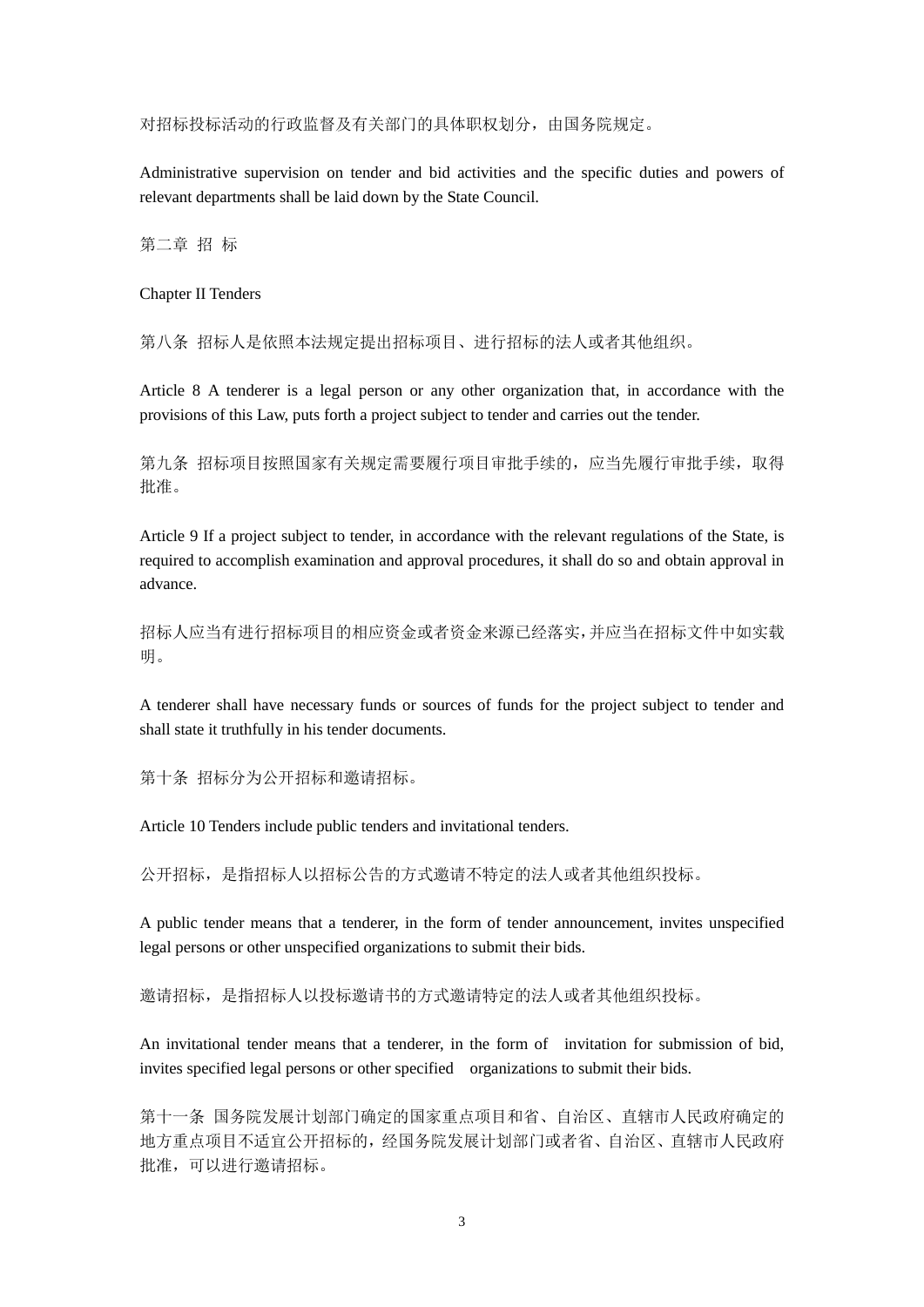Article 11 If a national key project determined by the department of the State Council for development planning or a local key project determined by the people's government of a province, an autonomous region or a municipality directly under the Central Government is not suitable for carrying out public tender, it may be subject to invitational tender with approval of the department of the State Council for development planning or the people's government of the province, autonomous region or municipality under the Central Government.

第十二条 招标人有权自行选择招标代理机构,委托其办理招标事宜。

Article 12 A tenderer shall have the right to choose, on his own, a procuratorial agency and authorize it to carry out the tender.

任何单位和个人不得以任何方式为招标人指定招标代理机构。

No unit or person may designate a procuratorial agency for the tenderer in any form.

招标人具有编制招标文件和组织评标能力的,可以自行办理招标事宜。

A tenderer who has the capability of preparing his tender documents and organizing bid assessments may carry out the tender by himself.

任何单位和个人不得强制其委托招标代理机构办理招标事宜。

No unit or person may compel the tenderer to authorize a procuratorial agency to carry out the tender.

依法必须进行招标的项目,招标人自行办理招标事宜的,应当向有关行政监督部门备案。

If a tenderer carries out the tender by himself for a project subject to tender according to law, the matter shall be reported to the relevant department for administrative supervision for the record.

第十三条 招标代理机构是依法设立、从事招标代理业务并提供相关服务的社会中介组织。

Article 13 A procuratorial agency is a social intermediary organization which is established according to law to engage in the procuratorial tender business and to provide related services.

招标代理机构应当具备下列条件:

A procuratorial agency shall satisfy the following conditions:

(一)有从事招标代理业务的营业场所和相应资金;

1. Having a business site and necessary amount of capital for carrying out the procuratorial tender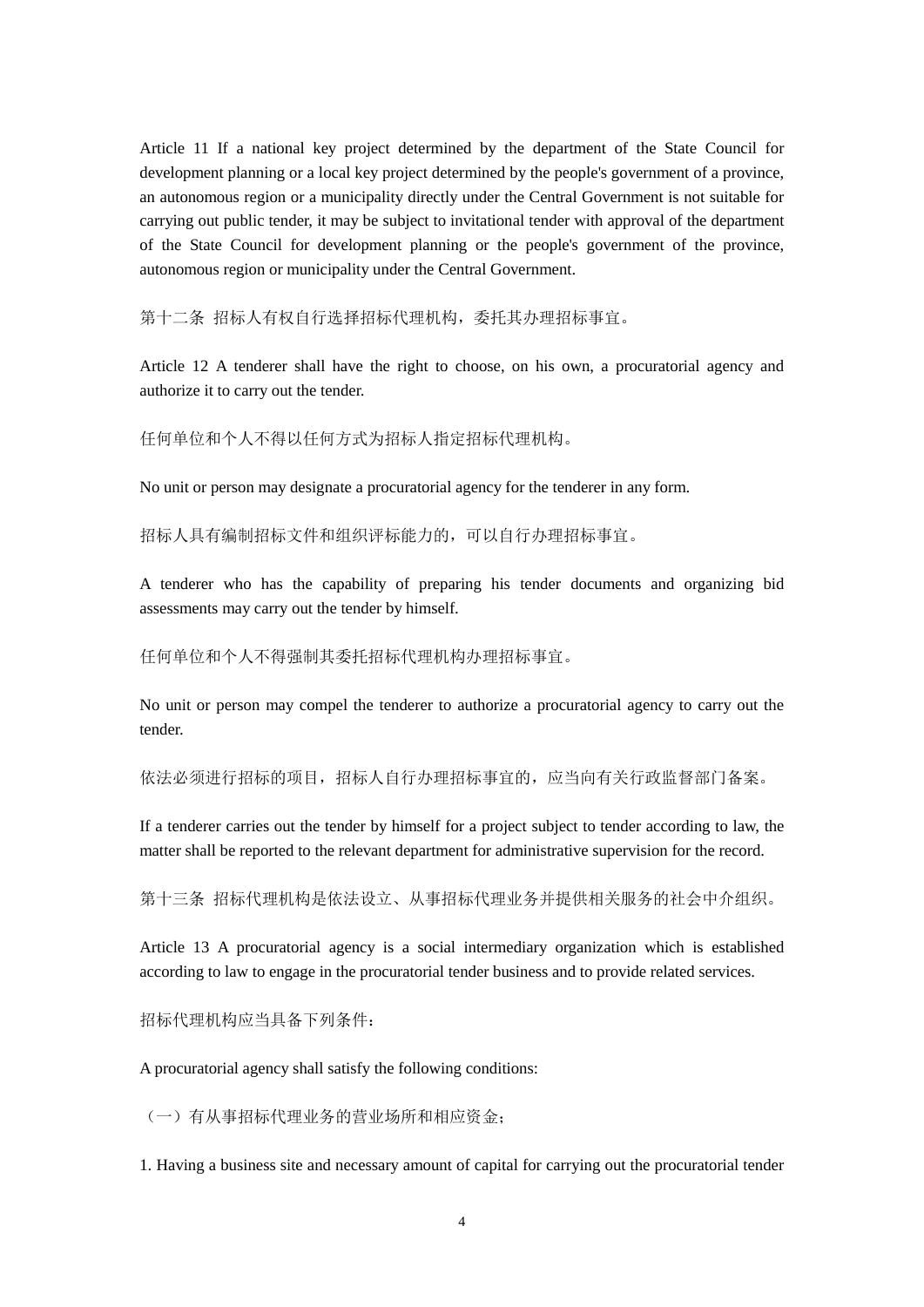business;

(二)有能够编制招标文件和组织评标的相应专业力量;

2. Having a qualified technical and academic force capable of preparing the tender documents and organizing bid assessments; and

(三)有符合本法第三十七条第三款规定条件、可以作为评标委员会成员人选的技术、经济 等方面的专家库。

3. Having a bank of experts in such fields as technology and economics who satisfy the conditions laid down in Paragraph 3 of Article 37 of this Law and can serve as candidates of members of the bid assessment committees.

第十四条 从事工程建设项目招标代理业务的招标代理机构,其资格由国务院或者省、自治 区、直辖市人民政府的建设行政主管部门认定。

Article 14 Qualifications of procuratorial agencies engaging in the procuratorial tender business of construction projects shall be determined by the competent administrative departments for construction of the State Council or of the people's governments of provinces, autonomous regions or municipalities directly under the Central Government.

具体办法由国务院建设行政主管部门会同国务院有关部门制定。

Concrete measures therefor shall be formulated by the competent administrative department of the State Council for construction, jointly with relevant departments of the State Council.

从事其他招标代理业务的招标代理机构,其资格认定的主管部门由国务院规定。

The competent departments for determination of qualifications of procuratorial agencies engaging in other procuratorial tender businesses shall be laid down by the State Council.

招标代理机构与行政机关和其他国家机关不得存在隶属关系或者其他利益关系。

Procuratorial agencies may not have any subordination relations or other interest relations with administrative organs and other State organs.

第十五条 招标代理机构应当在招标人委托的范围内办理招标事宜,并遵守本法关于招标人 的规定。

Article 15 A procuratorial agency shall carry out the tender within the scope authorized by the tenderer and shall comply with the provisions of this Law on tenderers.

第十六条 招标人采用公开招标方式的, 应当发布招标公告。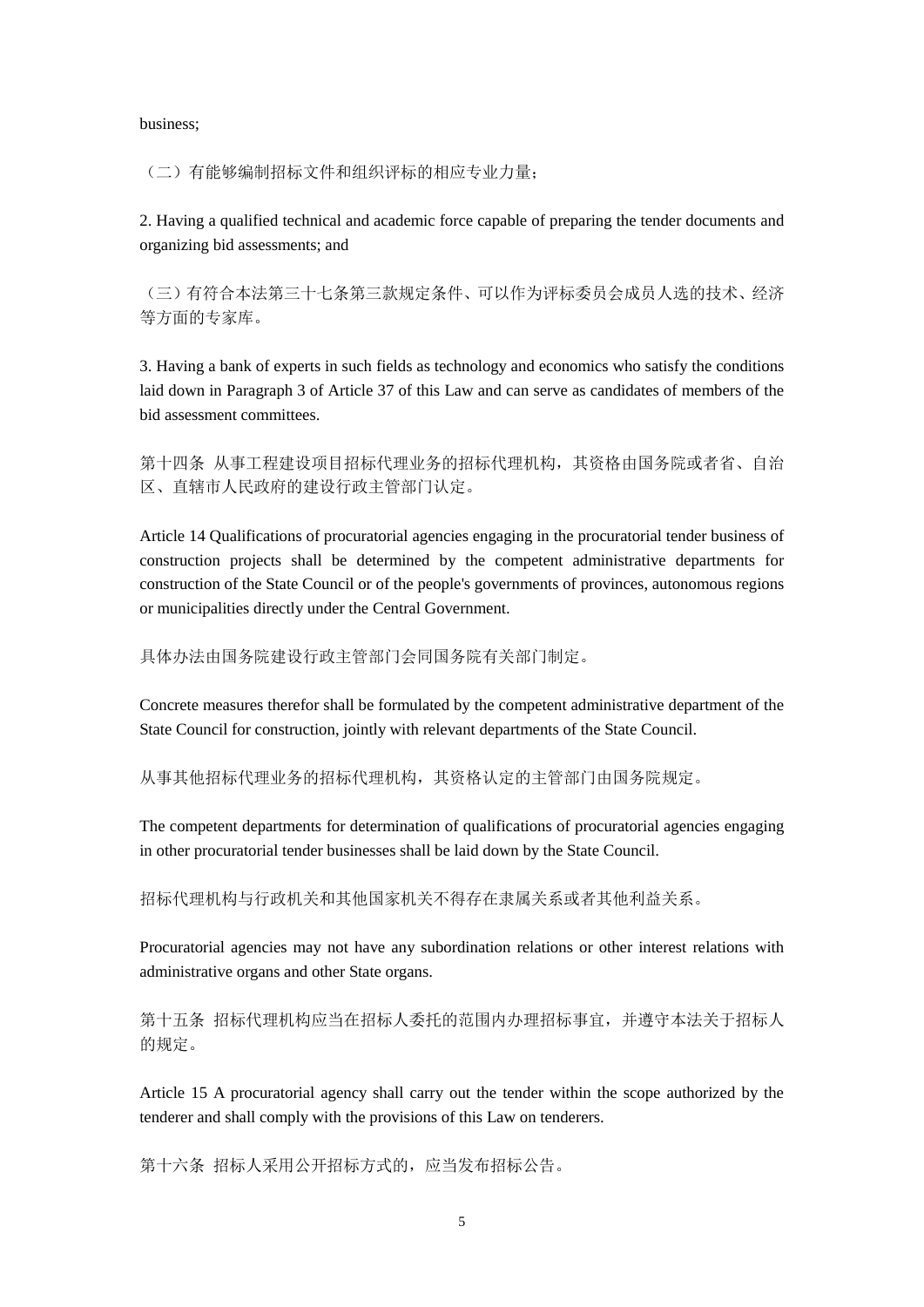Article 16 A tenderer who adopts the public tender method shall issue a tender announcement.

依法必须进行招标的项目的招标公告,应当通过国家指定的报刊、信息网络或者其他媒介发 布。

The tender announcements of projects subject to tender according to law must be issued in newspapers, periodicals, information networks or other media designated by the State.

招标公告应当载明招标人的名称和地址、招标项目的性质、数量、实施地点和时间以及获取 招标文件的办法等事项。

A tender announcement shall clearly contain such particulars as the name and address of the tenderer, nature of the project subject to tender, quantity, place and time of implementation and methods to acquire the tender documents.

第十七条 招标人采用邀请招标方式的,应当向三个以上具备承担招标项目的能力、资信良 好的特定的法人或者其他组织发出投标邀请书。

Article 17 A tenderer who adopts the invitational tender method shall issue invitations for submission of bids to three or more specified legal persons or other specified organizations capable of undertaking the project subject to tender and having a good reputation and creditworthiness.

投标邀请书应当载明本法第十六条第二款规定的事项。

An invitation for submission of bid shall clearly contain the particulars set forth in Paragraph 2 of Article 16 of this Law.

第十八条 招标人可以根据招标项目本身的要求,在招标公告或者投标邀请书中,要求潜在 投标人提供有关资质证明文件和业绩情况,并对潜在投标人进行资格审查;国家对投标人的 资格条件有规定的,依照其规定。

Article 18 A tenderer may, in accordance with the need of a project subject to tender, demand the intended bidders to provide documentary evidences related to their qualifications and information on their business performance in his tender announcement or invitations for submission of bids, and shall examine the qualifications of the intended bidders; and if the State has the provisions on the qualifications of bidders, such provisions shall govern.

招标人不得以不合理的条件限制或者排斥潜在投标人,不得对潜在投标人实行歧视待遇。

A tenderer may not restrict or exclude any intended bidder with unreasonable requirements and may not apply discrimination treatment to any intended bidder.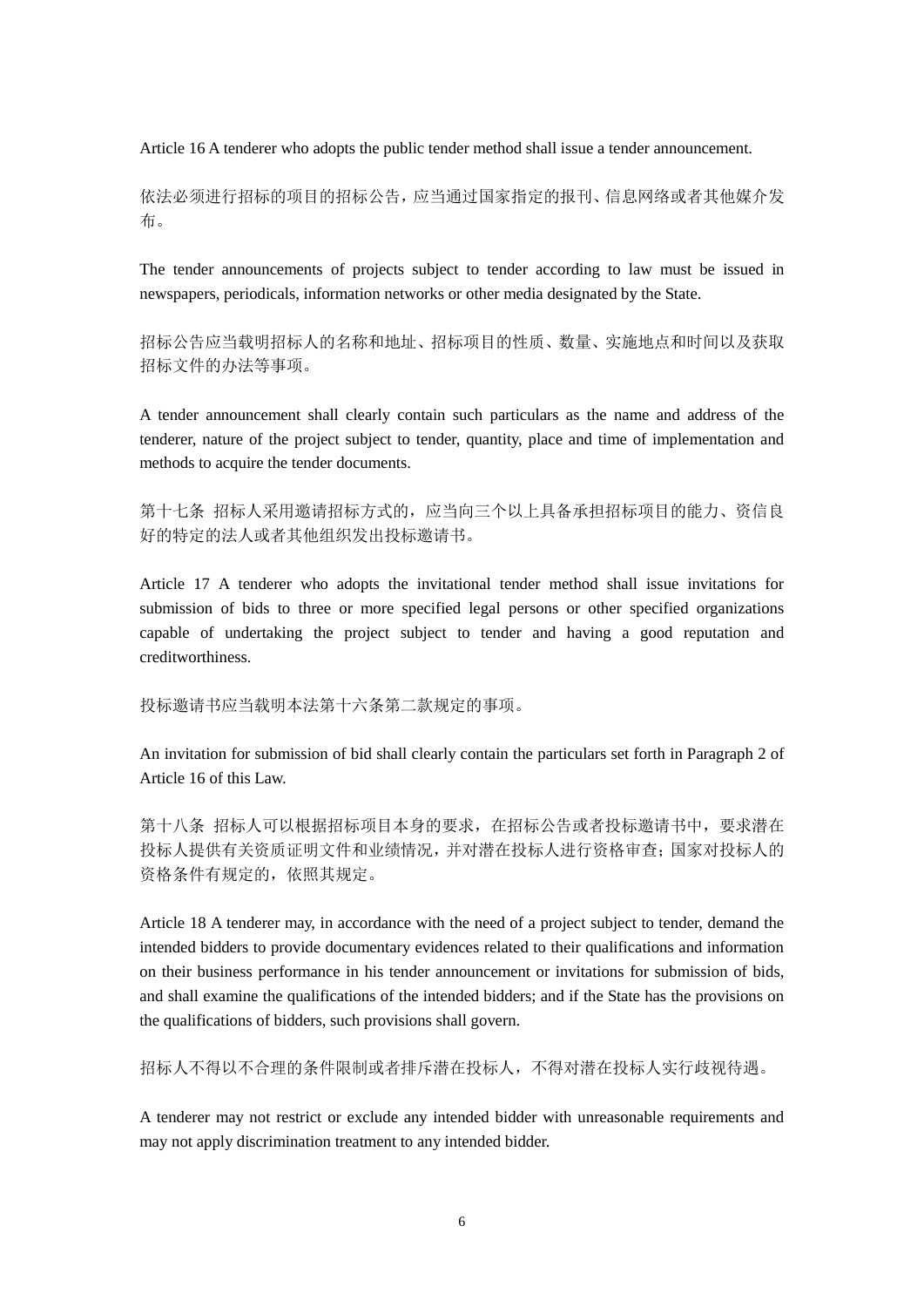第十九条 招标人应当根据招标项目的特点和需要编制招标文件。

Article 19 A tenderer shall prepare the tender documents in accordance with the features and needs of the project subject to tender.

招标文件应当包括招标项目的技术要求、对投标人资格审查的标准、投标报价要求和评标标 准等所有实质性要求和条件以及拟签订合同的主要条款。

The tender documents shall contain all substantial requirements and terms as technical requirements of the project subject to tender, standards on examination of bidders' qualifications, requirements on bid price quotation and bid assessment standards as well as main clauses of the contract to be signed.

国家对招标项目的技术、标准有规定的,招标人应当按照其规定在招标文件中提出相应要求。

If the State has the provisions on technologies and standards of projects subject to tender, a tenderer shall, in accordance with these provisions, put forward corresponding requirements in his tender documents.

招标项目需要划分标段、确定工期的,招标人应当合理划分标段、确定工期,并在招标文件 中载明。

If a project subject to tender needs to be divided into bid lots or to determine the construction period, the tenderer shall reasonably make such division or decision and shall state it in his tender documents clearly.

第二十条 招标文件不得要求或者标明特定的生产供应者以及含有倾向或者排斥潜在投标人 的其他内容。

Article 20 No tender document may require or specify any specified producer or supplier or contain any other contents favoring or excluding intended bidders.

第二十一条 招标人根据招标项目的具体情况,可以组织潜在投标人踏勘项目现场。

Article 21 A tenderer may, in accordance with the actual conditions of a project subject to tender, organize intended bidders to inspect and survey the site of the project.

第二十二条 招标人不得向他人透露已获取招标文件的潜在投标人的名称、数量以及可能影 响公平竞争的有关招标投标的其他情况。

Article 22 A tenderer may not disclose to another person the names and number of intended bidders already acquired his tender documents or other information that might affect fair competition related to tender and bid activities.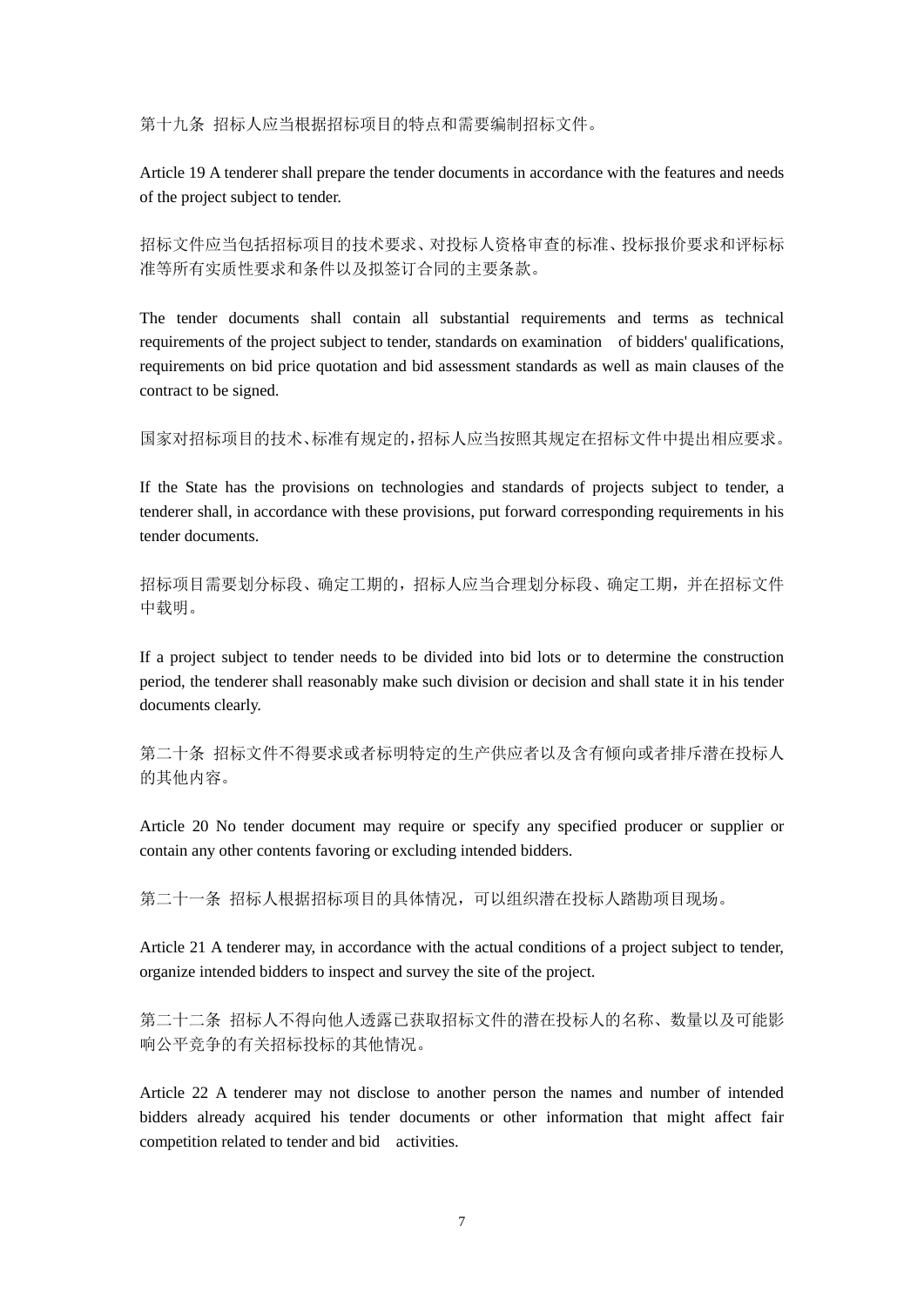招标人设有标底的,标底必须保密。

If a tenderer has a base bid price, it must be kept secret and confidential.

第二十三条 招标人对已发出的招标文件进行必要的澄清或者修改的,应当在招标文件要求 提交投标文件截止时间至少十五日前,以书面形式通知所有招标文件收受人。

Article 23 A tenderer who desires to make necessary clarifications or modifications in his tender documents already issued shall notify all receivers of his tender documents in a written form at least 15 days prior to the deadline for submission of bid documents set in his tender documents.

该澄清或者修改的内容为招标文件的组成部分。

Such clarifications or modifications shall be the constituent of his tender documents.

第二十四条 招标人应当确定投标人编制投标文件所需要的合理时间;但是,依法必须进行 招标的项目,自招标文件开始发出之日起至投标人提交投标文件截止之日止,最短不得少于 二十日。

Article 24 A tenderer shall set a reasonable period of time for bidders necessary for preparing their bid documents; nevertheless, for a project subject to tender according to law, the minimum period from the issue date of the tender documents to the deadline for submission of bid documents by bidders may not be less than 20 days.

第三章 投 标

Chapter III Bids

第二十五条 投标人是响应招标、参加投标竞争的法人或者其他组织。

Article 25 A bidder means a legal person or any other organization that responds to a tender and participates in bid competition.

依法招标的科研项目允许个人参加投标的,投标的个人适用本法有关投标人的规定。

If a scientific research project subject to tender according to law allows individual persons to participate in bidding, the provisions of this Law on bidders shall apply to individual persons participating in bidding.

第二十六条 投标人应当具备承担招标项目的能力;国家有关规定对投标人资格条件或者招 标文件对投标人资格条件有规定的,投标人应当具备规定的资格条件。

Article 26 A bidder shall have the capability to undertake the project subject to tender; and if the State has the provisions on the qualifications of bidders or the tender documents specifies the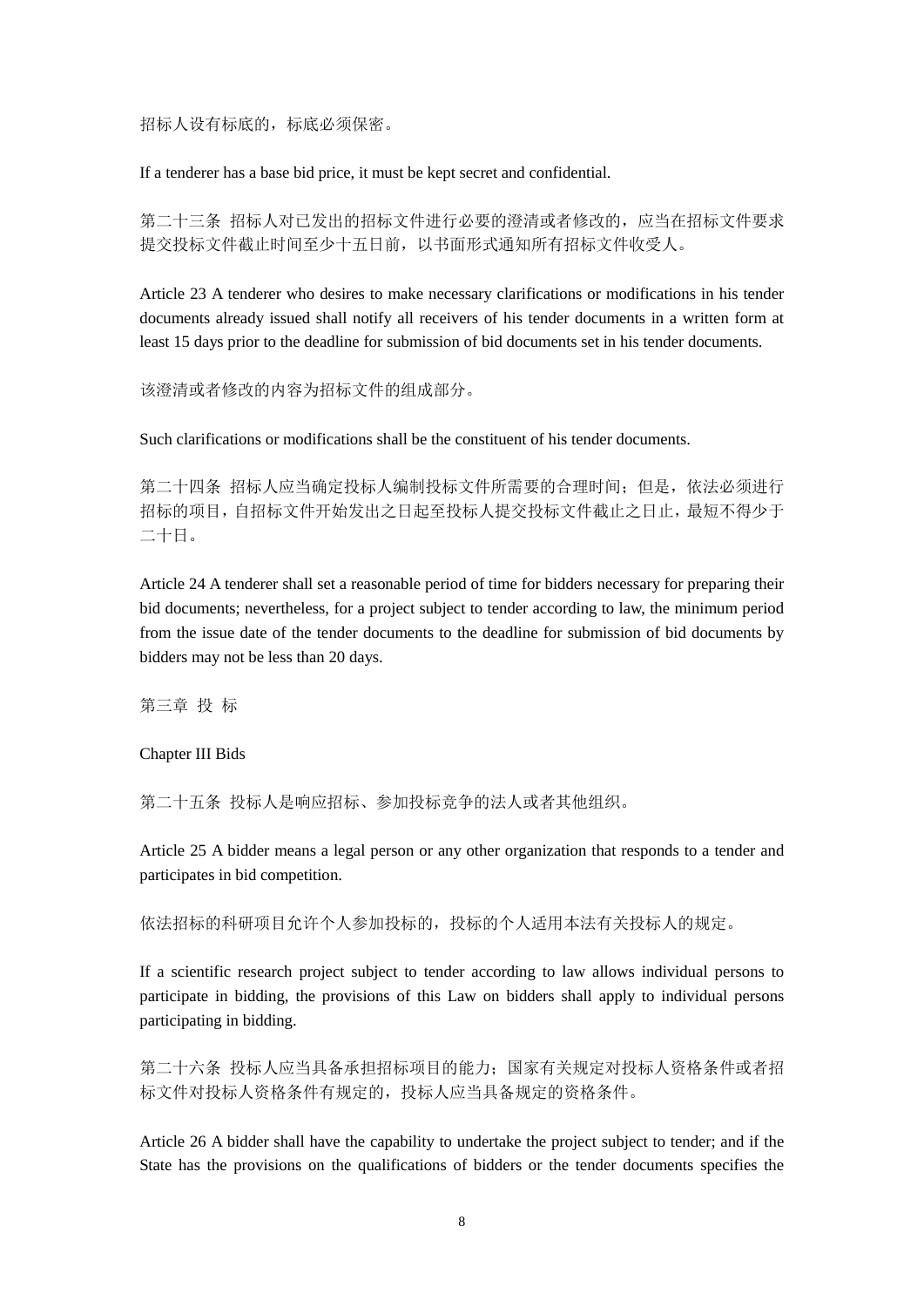qualifications for bidders, a bidder shall have the qualifications provided or specified.

第二十七条 投标人应当按照招标文件的要求编制投标文件。

Article 27 A bidder shall prepare his bid documents as required by the tender documents.

投标文件应当对招标文件提出的实质性要求和条件作出响应。

The bid documents shall respond to the substantial requirements and terms put forward in the tender documents.

招标项目属于建设施工的,投标文件的内容应当包括拟派出的项目负责人与主要技术人员的 简历、业绩和拟用于完成招标项目的机械设备等。

If a project subject to tender is a construction project, the contents of the bid documents shall contain the profiles and business performances of the persons-in-charge of the project and major technical personnel to be appointed as well as machinery and equipment to be employed for the project.

第二十八条 投标人应当在招标文件要求提交投标文件的截止时间前,将投标文件送达投标 地点。

Article 28 A bidder shall deliver his bid documents to the place of submission prior to the deadline for submission set in the tender documents.

招标人收到投标文件后,应当签收保存,不得开启。

The tenderer shall sign and keep the bid documents when receiving and may not open them.

投标人少于三个的,招标人应当依照本法重新招标。

If the number of bidders is less than three, the tenderer shall issue the tender anew according to this Law.

在招标文件要求提交投标文件的截止时间后送达的投标文件,招标人应当拒收。

The tenderer shall refuse to accept any bid documents delivered after the deadline for submission set in the tender documents.

第二十九条 投标人在招标文件要求提交投标文件的截止时间前,可以补充、修改或者撤回 已提交的投标文件,并书面通知招标人。

Article 29 Prior to the deadline for submission of bid documents set in the tender documents, a bidder may supplement, modify or withdraw his bid documents already delivered and shall notify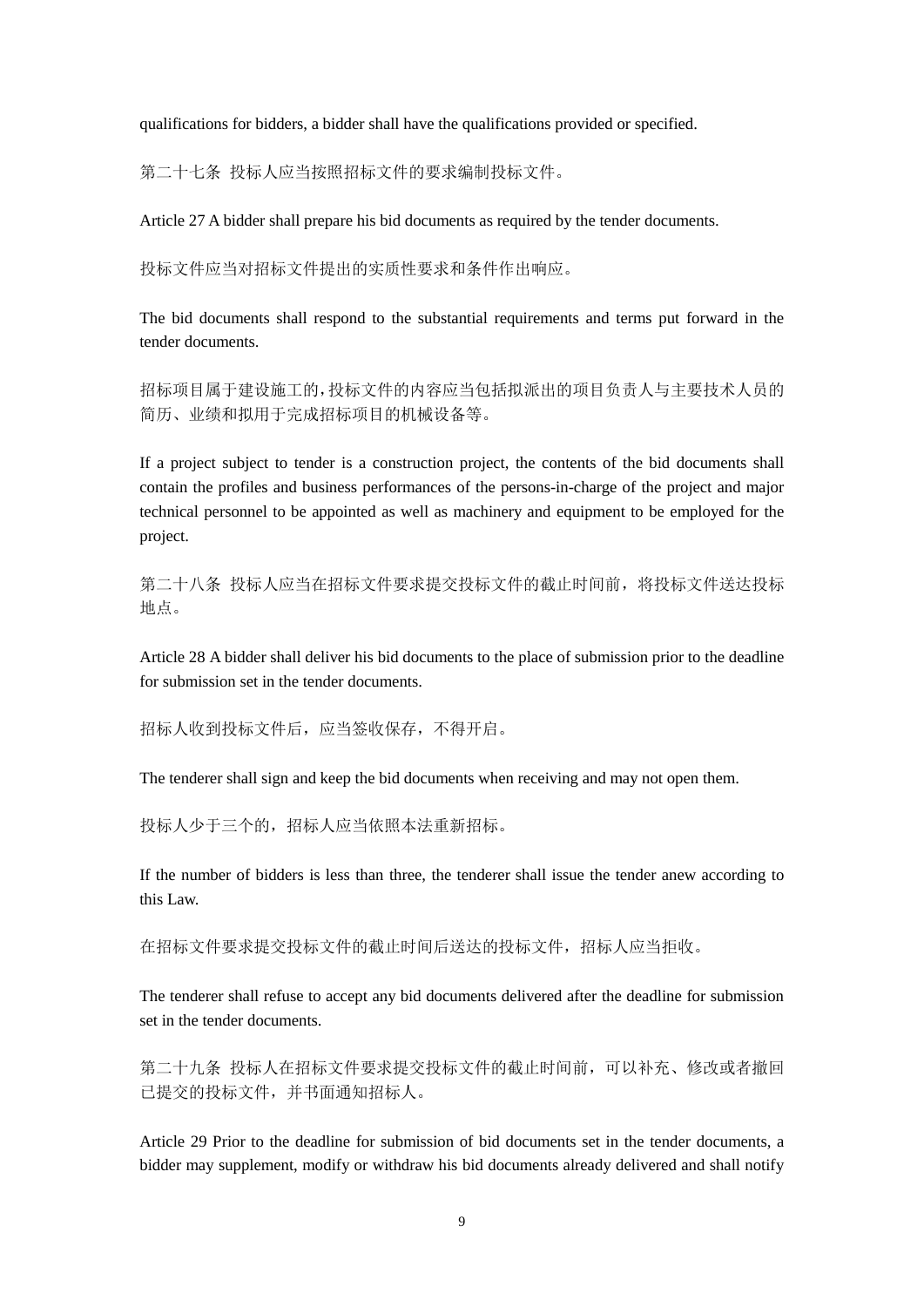the tenderer in writing.

补充、修改的内容为投标文件的组成部分。

Such supplements or modifications shall be the constituent of his bid documents.

第三十条 投标人根据招标文件载明的项目实际情况,拟在中标后将中标项目的部分非主体、 非关键性工作进行分包的,应当在投标文件中载明。

Article 30 A bidder who, in consideration of the actual conditions of the project stated in the tender documents, intends to subcontract some parts of the project excluding the main structure and critical work after winning the project, shall make clear statements in his bid documents.

第三十一条 两个以上法人或者其他组织可以组成一个联合体,以一个投标人的身份共同投 标。

Article 31 Two or more legal persons or other organizations may form a consortium and jointly submit their bids as one bidder.

联合体各方均应当具备承担招标项目的相应能力;国家有关规定或者招标文件对投标人资格 条件有规定的,联合体各方均应当具备规定的相应资格条件。

Each party to the consortium shall have corresponding capability to undertake the project subject to tender; if the State or the tender documents have provisions on the qualifications of bidders, all parties to the consortium shall have the corresponding qualifications provided.

由同一专业的单位组成的联合体,按照资质等级较低的单位确定资质等级。

If units of the same profession form a consortium, the grade of qualifications shall be determined according to the unit with lowest qualification level.

联合体各方应当签订共同投标协议,明确约定各方拟承担的工作和责任,并将共同投标协议 连同投标文件一并提交招标人。

Parties to a consortium shall enter into an agreement on joint submission of bid to define the work and responsibility to be assumed by each of them, and shall deliver the said agreement to the tenderer together with the bid documents.

联合体中标的,联合体各方应当共同与招标人签订合同,就中标项目向招标人承担连带责任。

If a consortium wins the bid, the parties thereto shall jointly enter into a contract with the tenderer and assume joint and several liability over the winning project to the tenderer.

招标人不得强制投标人组成联合体共同投标,不得限制投标人之间的竞争。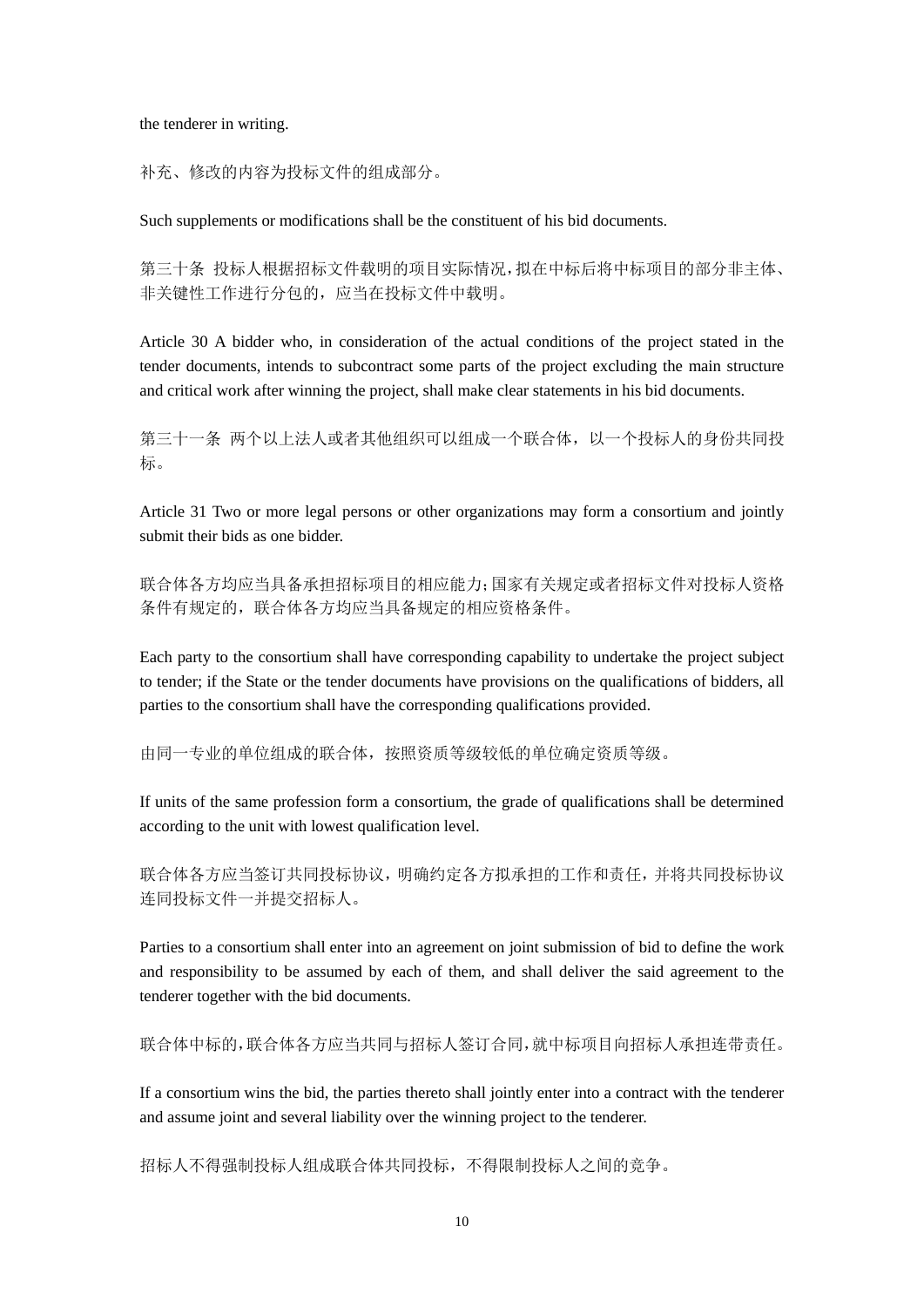A tenderer may not compel bidders to form a consortium to make joint bidding and may not restrict competition among bidders.

第三十二条 投标人不得相互串通投标报价,不得排挤其他投标人的公平竞争,损害招标人 或者其他投标人的合法权益。

Article 32 A bidder may not collude with other bidders in submitting their bid price quotations or discriminate fair competition by other bidders to prejudice the legitimate rights and interests of the tenderer or other bidders.

投标人不得与招标人串通投标,损害国家利益、社会公共利益或者他人的合法权益。

A bidder may not collude with the tenderer in submitting his bid to prejudice the State's interests, the social and public interests or the legitimate rights and interests of any other person.

禁止投标人以向招标人或者评标委员会成员行贿的手段谋取中标。

It is forbidden for bidders to offer bribes to the tenderers or members of the bid assessment committees for winning.

第三十三条 投标人不得以低于成本的报价竞标,也不得以他人名义投标或者以其他方式弄 虚作假,骗取中标。

Article 33 A bidder may not submit his bid price quotation below cost for competition, and may not submit his bid in the name of another person or resort to any other false and deceptive method for winning.

第四章 开标、评标和中标

Chapter IV Bid Opening, Assessment and Winning

第三十四条 开标应当在招标文件确定的提交投标文件截止时间的同一时间公开进行;开标 地点应当为招标文件中预先确定的地点。

Article 34 Bid opening shall be started openly at the same time of the deadline for submission of bid documents set in the tender documents; and the place of opening bids shall be the place predetermined in the tender documents.

第三十五条 开标由招标人主持,邀请所有投标人参加。

Article 35 Bid opening shall be presided over by the tenderer, and all bidders shall be invited to join.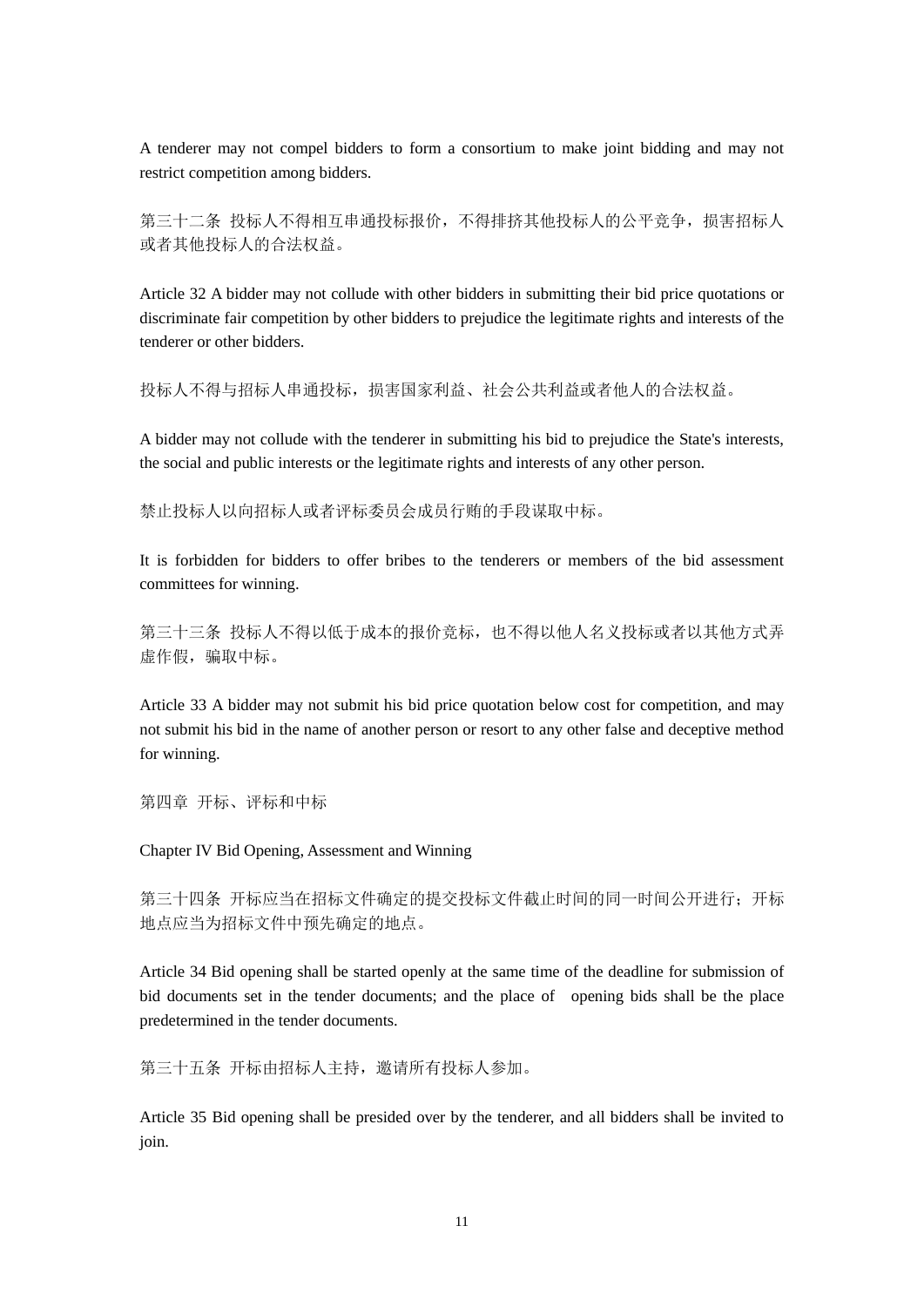第三十六条 开标时,由投标人或者其推选的代表检查投标文件的密封情况,也可以由招标 人委托的公证机构检查并公证;经确认无误后,由工作人员当众拆封,宣读投标人名称、投 标价格和投标文件的其他主要内容。

Article 36 When opening bids, the bidders or the representatives selected by them shall check the sealing of bid documents, and the sealing may also be checked and notarized by the notary organization commissioned by the tenderer; after being checked and verified, the working personnel shall open them in public, announce the names of bidders, bid price quotations and other main contents of bid documents.

招标人在招标文件要求提交投标文件的截止时间前收到的所有投标文件,开标时都应当当众 予以拆封、宣读。

All bid documents received by the tenderer prior to the deadline for submission set in the tender documents shall be opened and announced in public when opening bids.

开标过程应当记录,并存档备查。

Records on the bid opening shall be made and shall be placed on files for future reference.

第三十七条 评标由招标人依法组建的评标委员会负责。

Article 37 Bid assessment shall be the responsibility of the bid assessment committee established according to law by the tenderer.

依法必须进行招标的项目,其评标委员会由招标人的代表和有关技术、经济等方面的专家组 成,成员人数为五人以上单数,其中技术、经济等方面的专家不得少于成员总数的三分之二。

If a project must be subject to tender according to law, the bid assessment committee shall be composed of the representative of the tenderer and experts in the related technological and economic fields, and the number of committee members shall be an odd number at or above five, of the members, experts in technological and economic fields may not be less than two-thirds of the total members.

前款专家应当从事相关领域工作满八年并具有高级职称或者具有同等专业水平,由招标人从 国务院有关部门或者省、自治区、直辖市人民政府有关部门提供的专家名册或者招标代理机 构的专家库内的相关专业的专家名单中确定;

Experts mentioned in the preceding paragraph shall have worked in the related fields for eight years or longer, have senior academic titles or the same professional level, and they shall be chosen from the name lists of experts provided by relevant departments of the State Council or relevant departments of the people's governments of provinces, autonomous regions and municipalities directly under the Central Government, or from the name list of experts in related fields in the expert bank of the procuratorial agency;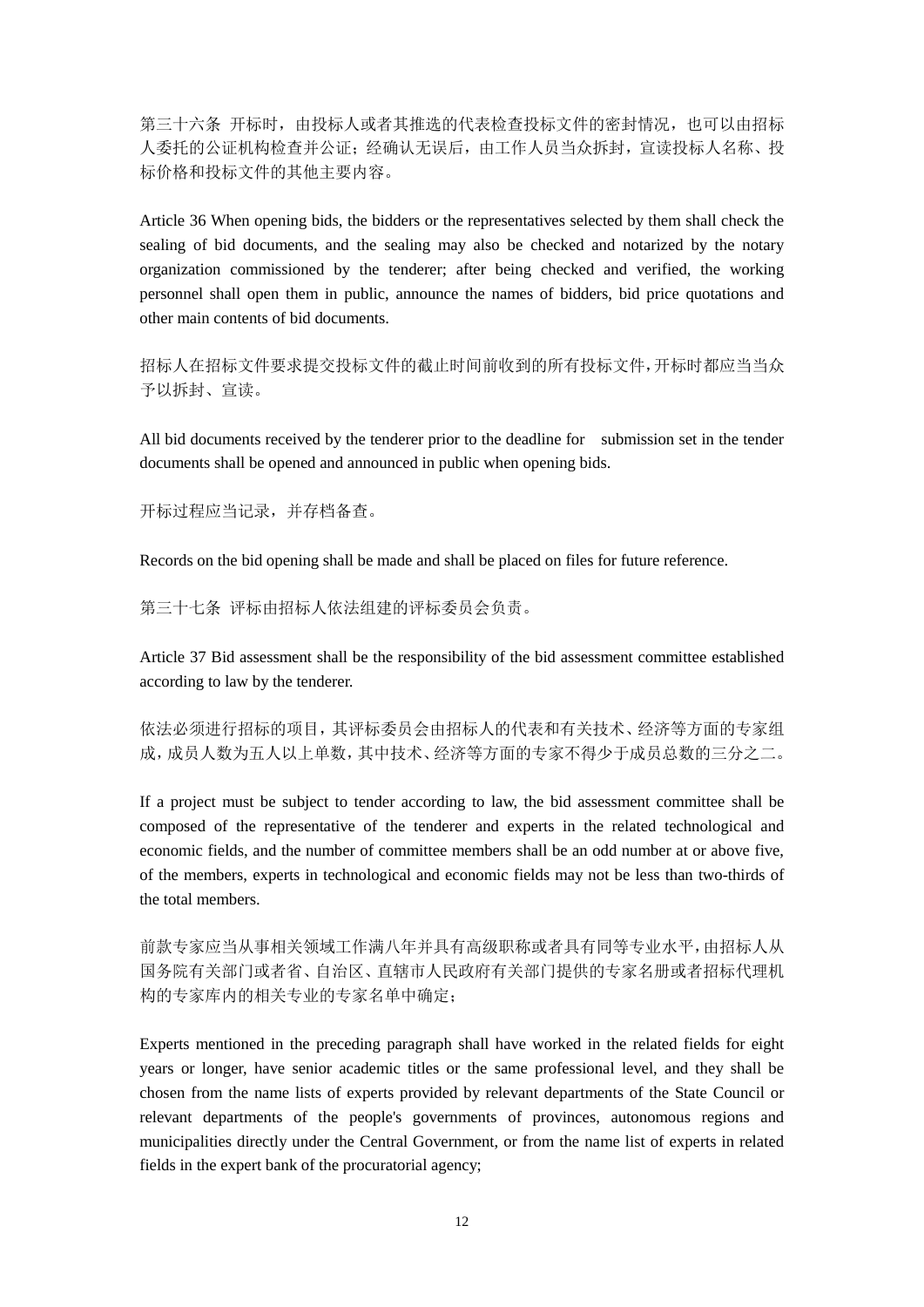一般招标项目可以采取随机抽取方式,特殊招标项目可以由招标人直接确定。

for an ordinary project subject to tender, the experts may be chosen randomly, and for a special project subject to tender, the experts may be directly chosen by the tenderer.

与投标人有利害关系的人不得进入相关项目的评标委员会;已经进入的应当更换。

A person having an interest with a bidder may not join the bid assessment committee of the related project and; if already joined, shall be replaced.

评标委员会成员的名单在中标结果确定前应当保密。

The name list of members of the bid assessment committee shall be kept secret and confidential before the bidding result is made.

第三十八条 招标人应当采取必要的措施,保证评标在严格保密的情况下进行。

Article 38 A tenderer shall take necessary measures to guarantee that bid assessment is carried out in a strictly secret and confidential situation.

任何单位和个人不得非法干预、影响评标的过程和结果。

No unit or person may illegally interfere or affect the bid assessment procedure or result.

第三十九条 评标委员会可以要求投标人对投标文件中含义不明确的内容作必要的澄清或者 说明,但是澄清或者说明不得超出投标文件的范围或者改变投标文件的实质性内容。

Article 39 The bid assessment committee may demand a bidder to make necessary clarifications or explanations on the contents with ambiguous denotation of his bid documents, however, such clarifications or explanations may not exceed the scope of his bid documents or alter any substantial contents of his bid documents.

第四十条 评标委员会应当按照招标文件确定的评标标准和方法,对投标文件进行评审和比 较;设有标底的,应当参考标底。

Article 40 The bid assessment committee shall assess and compare all bid documents in accordance with the bid assessment standards and methods set in the tender documents and; if there is a base bid price, shall take it as reference.

评标委员会完成评标后,应当向招标人提出书面评标报告,并推荐合格的中标候选人。

After finishing the assessment, the bid assessment committee shall give a written report thereon to the tenderer and recommend the qualified candidate winning bidders.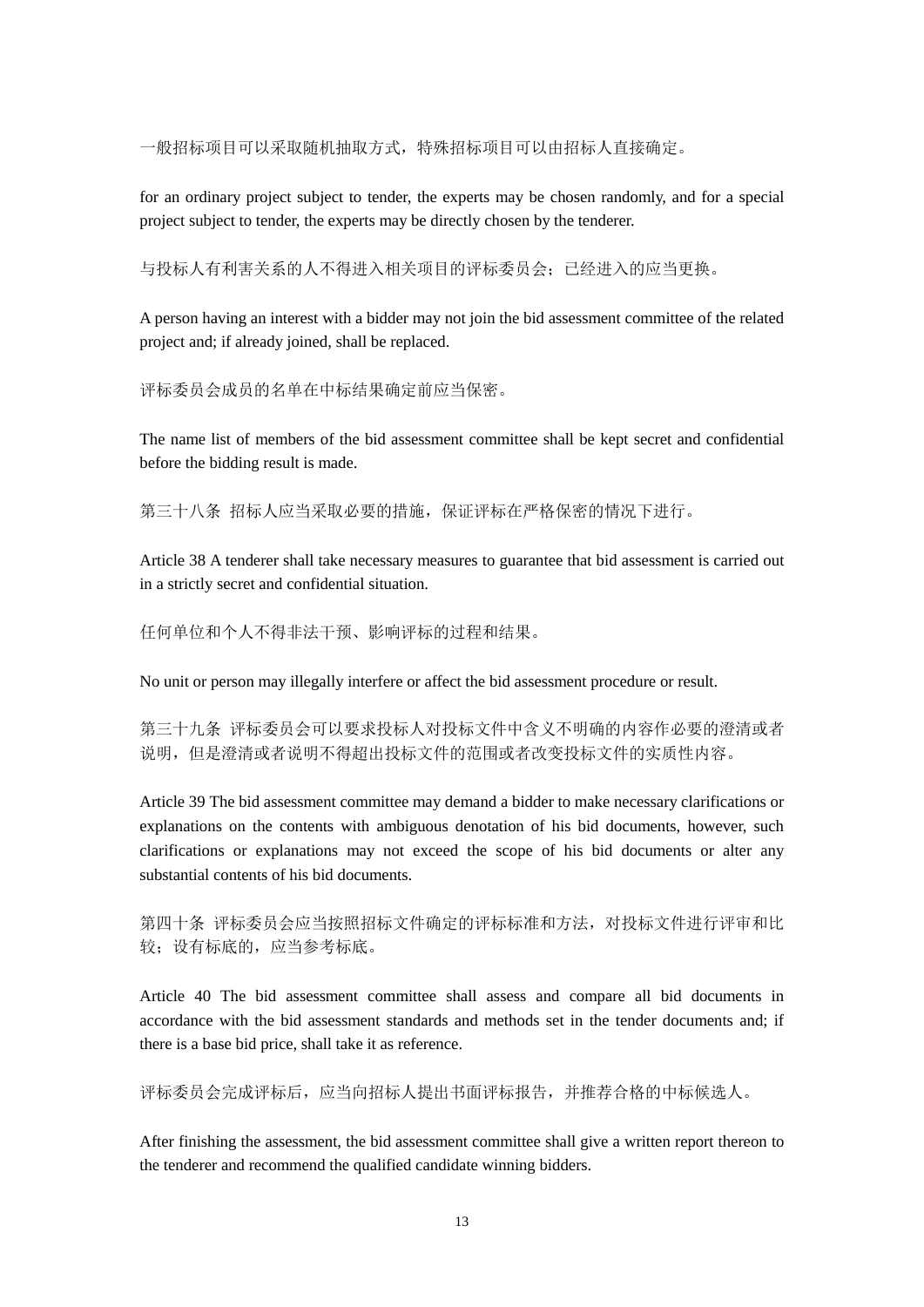招标人根据评标委员会提出的书面评标报告和推荐的中标候选人确定中标人。

The tenderer shall, pursuant to the written report on bid assessment given by the bid assessment committee, determine the winning bidder from among the candidate winning bidders recommended by the bid assessment committee.

招标人也可以授权评标委员会直接确定中标人。

The tenderer may also authorize the bid assessment committee to directly determine the winning bidder.

国务院对特定招标项目的评标有特别规定的,从其规定。

If the State Council has the special provisions on bid assessment of specified projects subject to tender, such provisions shall govern.

第四十一条 中标人的投标应当符合下列条件之一:

Article 41 The bid of a winning bidder shall satisfy any of the following requirements:

(一)能够最大限度地满足招标文件中规定的各项综合评价标准;

1. to be able to satisfy the maximum various comprehensive assessment standards set in the tender documents; or

(二)能够满足招标文件的实质性要求,并且经评审的投标价格最低;但是投标价格低于成 本的除外。

2. to be able to satisfy the substantial requirements set in the tender documents and to have the lowest bid price quotation upon assessment, with the exception of the bid price quotation which is below cost.

第四十二条 评标委员会经评审,认为所有投标都不符合招标文件要求的,可以否决所有投 标。

Article 42 The bid assessment committee may deny all the bids if, after the assessment, believes that they fail to satisfy the requirements set forth in the tender documents.

依法必须进行招标的项目的所有投标被否决的,招标人应当依照本法重新招标。

If all the bids on a project subject to tender according to law are denied, the tenderer shall start the tender anew in accordance with this Law.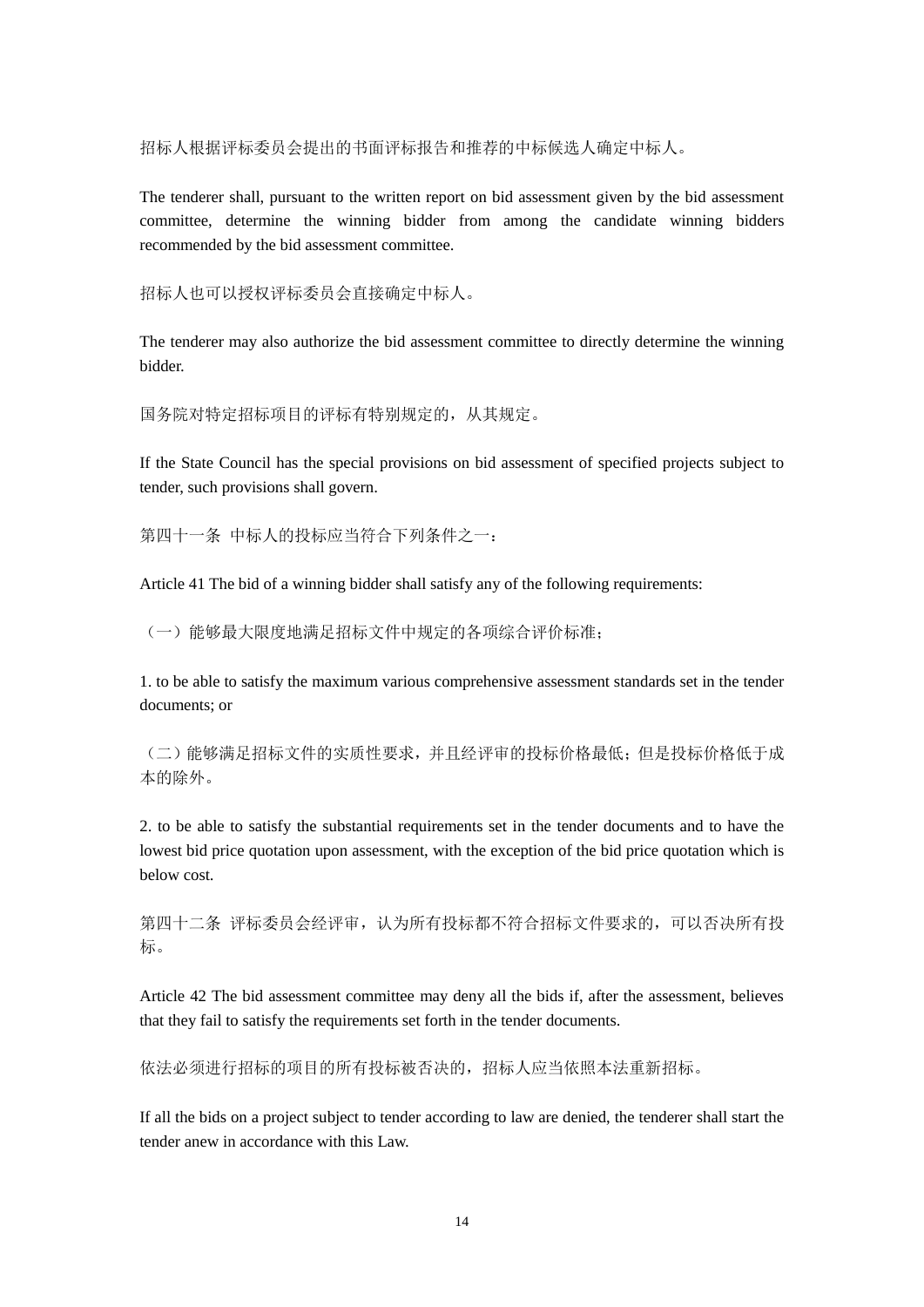第四十三条 在确定中标人前,招标人不得与投标人就投标价格、投标方案等实质性内容进 行谈判。

Article 43 Before the winning bidder is determined, the tenderer may not negotiate with any bidder on such substantial contents as bid price or bidding plan.

第四十四条 评标委员会成员应当客观、公正地履行职务, 遵守职业道德, 对所提出的评审 意见承担个人责任。

Article 44 Members of the bid assessment committees shall objectively and impartially perform their duties, comply with the code of ethics and be personally liable for their assessment opinions.

评标委员会成员不得私下接触投标人,不得收受投标人的财物或者其他好处。

A member of a bid assessment committee may not contact any bidder privately and may not accept property or other benefits from any bidder.

评标委员会成员和参与评标的有关工作人员不得透露对投标文件的评审和比较、中标候选人 的推荐情况以及与评标有关的其他情况。

Members of the bid assessment committees and working personnel taking part in bid assessment may not disclose their bid assessment and comparison of bid documents, recommendation information about candidate winning bidders and other information related to bid assessment.

第四十五条 中标人确定后,招标人应当向中标人发出中标通知书,并同时将中标结果通知 所有未中标的投标人。

Article 45 When the winning bidder is determined, the tenderer shall issue a bid-winning notice to the former and concurrently, notify all bidders who do not win the bid about the result.

中标通知书对招标人和中标人具有法律效力。

The bid-winning notice is legally binding on both the tenderer and the winning bidder.

中标通知书发出后,招标人改变中标结果的,或者中标人放弃中标项目的,应当依法承担法 律责任。

If, after the bid-winning notice is issued, the tenderer alters the bidding result or the winning bidder waives the winning project, the said tenderer or the said winning bidder shall bear legal liabilities according to law.

第四十六条 招标人和中标人应当自中标通知书发出之日起三十日内,按照招标文件和中标 人的投标文件订立书面合同。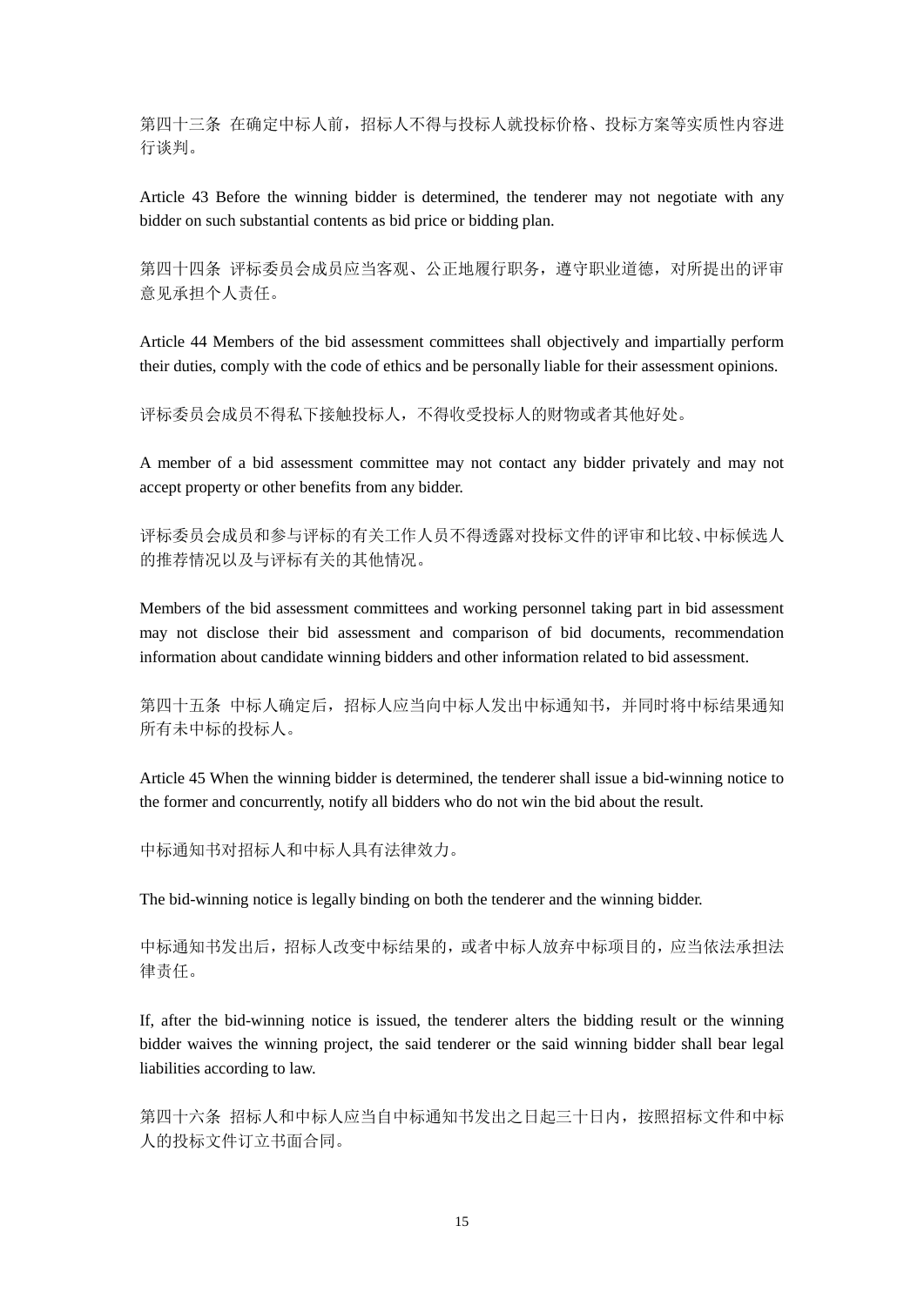Article 46 Within 30 days following the date of issuance of the bid-winning notice, the tenderer and the winning bidder shall enter into a written contract in accordance with the tender documents and the bid documents of the winning bidder.

招标人和中标人不得再行订立背离合同实质性内容的其他协议。

The tenderer and the winning bidder may not conclude any other agreement contrary to the substantial contents of the contract.

招标文件要求中标人提交履约保证金的,中标人应当提交。

If the tender documents require the winning bidder to provide an earnest for performance of contract, the winning bidder shall provide it.

第四十七条 依法必须进行招标的项目,招标人应当自确定中标人之日起十五日内,向有关 行政监督部门提交招标投标情况的书面报告。

Article 47 If a project must be subject to tender according to law, the tenderer shall, within 15 days following the date of determining the winning bidder, submit a written report about the tender and bid to the relevant department for administrative supervision.

第四十八条 中标人应当按照合同约定履行义务,完成中标项目。

Article 48 A winning bidder shall fulfil his obligations as contracted and complete the winning project.

中标人不得向他人转让中标项目,也不得将中标项目肢解后分别向他人转让。

A winning bidder may not transfer the winning project to another person and may not break the winning project into parts for transferring them separately to other persons.

中标人按照合同约定或者经招标人同意,可以将中标项目的部分非主体、非关键性工作分包 给他人完成。

A winning bidder may, as contracted or upon consent of the tenderer, subcontract parts of the winning project excluding the main structure and critical work to other persons to complete them.

接受分包的人应当具备相应的资格条件,并不得再次分包。

The persons accepting the subcontracts shall have corresponding qualifications and may not subcontract it again to other persons.

中标人应当就分包项目向招标人负责,接受分包的人就分包项目承担连带责任。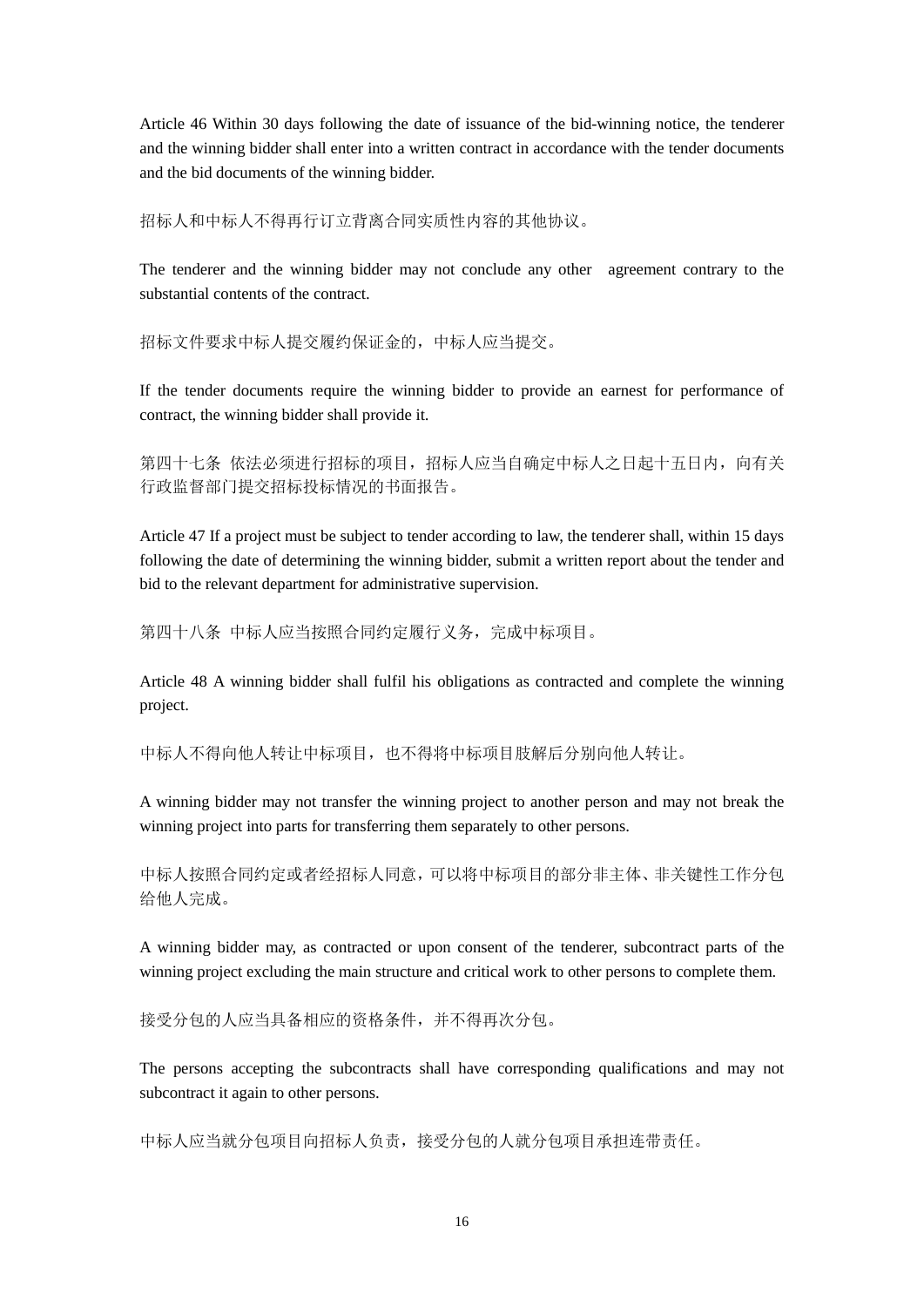A winning bidder shall be accountable to the tenderer for the subcontracted projects, and the persons accepting the subcontracts shall jointly and severally be liable for the subcontracted parts.

第五章 法律责任

## Chapter V Legal Liabilities

第四十九条 违反本法规定,必须进行招标的项目而不招标的,将必须进行招标的项目化整 为零或者以其他任何方式规避招标的,责令限期改正,可以处项目合同金额千分之五以上千 分之十以下的罚款;

Article 49 If a unit, in violation of the provisions of this Law, fails to carry out a tender for a project subject to tender or breaks a project subject to tender into parts or resorts to any other form to dodge tender, the unit shall be ordered to make corrections within a given period of time and may be imposed a fine exceeding 0.5 per cent and not exceeding 1 per cent of the contracted sum of the winning project;

对全部或者部分使用国有资金的项目,可以暂停项目执行或者暂停资金拨付;对单位直接负 责的主管人员和其他直接责任人员依法给予处分。

if the project uses, completely or partly, the State-owned fund, the project may be suspended or the allocation of fund may be suspended; and the person-in-charge directly responsible and other persons directly responsible of the unit shall be given sanctions according to law.

第五十条 招标代理机构违反本法规定,泄露应当保密的与招标投标活动有关的情况和资料 的,或者与招标人、投标人串通损害国家利益、社会公共利益或者他人合法权益的,处五万 元以上二十五万元以下的罚款,对单位直接负责的主管人员和其他直接责任人员处单位罚款 数额百分之五以上百分之十以下的罚款;

Article 50 If a procuratorial agency, in violation of the provisions of this Law, divulges confidential information and materials related to the tender and bid activity or colludes with a tender or bidder to prejudice the State's interests, the social and public interests or the legitimate rights and interests of other persons, the agency shall be imposed a fine exceeding 50,000 yuan and not exceeding 250,000 yuan and the person-in-charge directly responsible and other persons directly responsible of the agency shall be imposed a fine exceeding 5 per cent and not exceeding 10 per cent of the fine imposed on the agency; the illegal gains therefrom, if any, shall be confiscated of; if the circumstance is serious, its qualifications for procuratorial agency shall be suspended or revoked; and if a crime is constituted, criminal responsibility shall be demanded for according to law.

有违法所得的,并处没收违法所得;情节严重的,暂停直至取消招标代理资格;构成犯罪的, 依法追究刑事责任。给他人造成损失的,依法承担赔偿责任。

If any loss is caused to other persons, the agency shall be liable therefor according to law.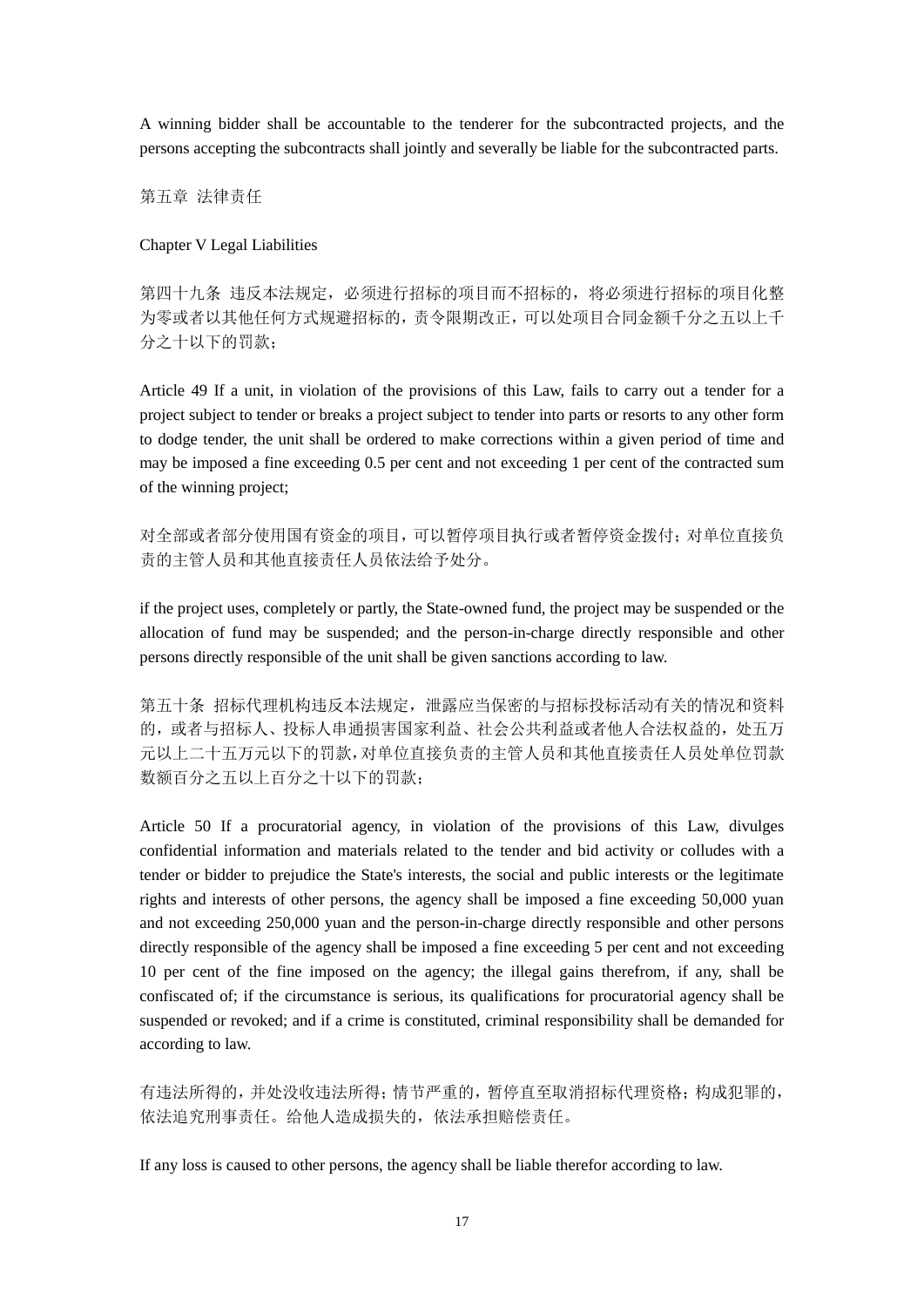前款所列行为影响中标结果的,中标无效。

If an act set forth in the preceding paragraph affects the bidding result, the result shall be void and invalid.

第五十一条 招标人以不合理的条件限制或者排斥潜在投标人的,对潜在投标人实行歧视待 遇的,强制要求投标人组成联合体共同投标的,或者限制投标人之间竞争的,责令改正,可 以处一万元以上五万元以下的罚款。

Article 51 A tenderer who restricts or excludes an intended bidder with unreasonable requirements, applies discriminate treatment to an intended bidder, compels bidders to form a consortium to jointly submit their bids, or restricts competition among the bidders, shall be ordered to make corrections and may be imposed a fine exceeding 10,000 yuan and not exceeding 50,000 yuan.

第五十二条 依法必须进行招标的项目的招标人向他人透露已获取招标文件的潜在投标人的 名称、数量或者可能影响公平竞争的有关招标投标的其他情况的,或者泄露标底的,给予警 告,可以并处一万元以上十万元以下的罚款;

Article 52 If a tenderer for a project subject to tender according to law discloses to another person the names and numbers of intended bidders who have already acquired his tender documents or any other information related to the tender and bid which likely affects fair competition, or leaks the base bid price, the tenderer shall be given a warning and concurrently, may be imposed a fine exceeding 10,000 yuan and not exceeding 100,000 yuan; the person-in-charge directly responsible and other persons directly responsible of the tenderer shall be given sanctions according to law; and if a crime is constituted, criminal responsibility shall be demanded for according to law.

对单位直接负责的主管人员和其他直接责任人员依法给予处分;构成犯罪的,依法追究刑事 责任。

If an act set forth in the preceding paragraph affects the bidding result, the result shall be void and invalid.

前款所列行为影响中标结果的,中标无效。

Article 53 If a bidder colludes with another bidder in submitting their bids or colludes with the tenderer in submitting his bid, or if a bidder resorts to the manner of offering bribes to the tenderer or members of the bid assessment committee to win the bid, his winning of the bid shall be void and invalid, the said bidder shall be imposed a fine exceeding 0.

第五十三条 投标人相互串通投标或者与招标人串通投标的,投标人以向招标人或者评标委 员会成员行贿的手段谋取中标的,中标无效,处中标项目金额千分之五以上千分之十以下的 罚款,对单位直接负责的主管人员和其他直接责任人员处单位罚款数额百分之五以上百分之 十以下的罚款;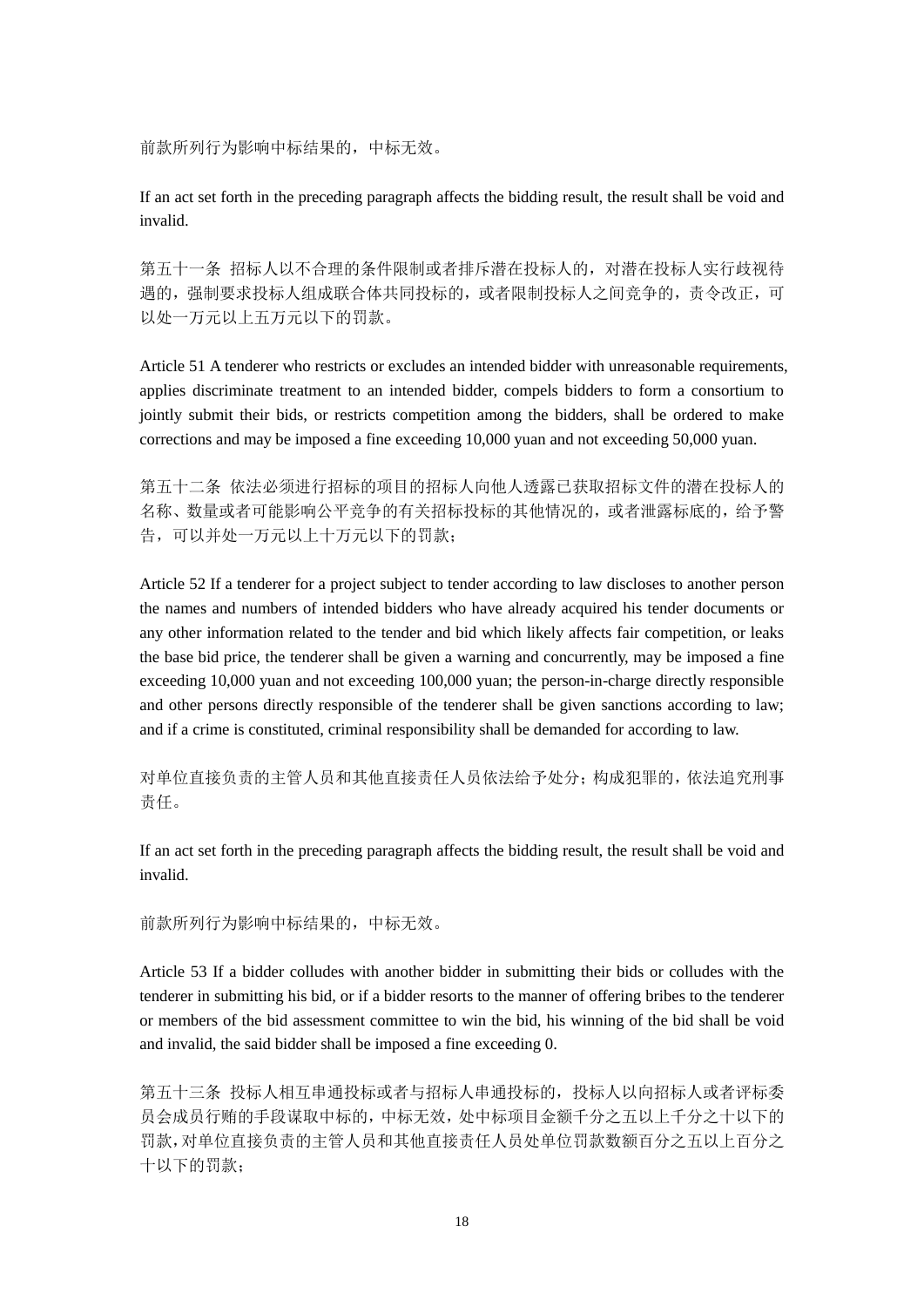5 per cent and not exceeding 1 per cent of the sum of the winning project, the person-in-charge directly responsible and other persons directly responsible of the bidder shall be imposed a fine exceeding 5 per cent and not exceeding 10 per cent of the fine imposed on the bidder;

有违法所得的,并处没收违法所得;情节严重的,取消其一年至二年内参加依法必须进行招 标的项目的投标资格并予以公告,直至由工商行政管理机关吊销营业执照;构成犯罪的,依 法追究刑事责任。

the illegal gains therefrom, if any, shall be confiscated of concurrently; if the circumstance is serious, his qualifications to take part in bidding of projects subject to tender shall be cancelled for one to two years and the cancellation shall be announced or even his business license shall be revoked by the administrative department for industry and commerce; and if a crime is constituted, criminal responsibility shall be demanded for according to law.

给他人造成损失的,依法承担赔偿责任。

If any loss is caused to other persons, the said bidder shall be liable therefor according to law.

第五十四条 投标人以他人名义投标或者以其他方式弄虚作假,骗取中标的,中标无效,给 招标人造成损失的,依法承担赔偿责任;构成犯罪的,依法追究刑事责任。

Article 54 If a bidder submits his bid in the name of another person or resorts to deception to win the bid, his winning of the bid shall be void and invalid, if a loss is caused to the tenderer, the said bidder shall be liable therefor according to law; and if a crime is constituted, criminal responsibility shall be demanded for according to law.

依法必须进行招标的项目的投标人有前款所列行为尚未构成犯罪的,处中标项目金额千分之 五以上千分之十以下的罚款,对单位直接负责的主管人员和其他直接责任人员处单位罚款数 额百分之五以上百分之十以下的罚款;

If a bidder of a project subject to tender according to law commits an act set forth in the preceding paragraph and does not commits a crime, the said bidder shall be imposed a fine exceeding 0.5 per cent and not exceeding 1 per cent of the sum of the winning project, the person-in-charge directly responsible and other persons directly responsible of the bidder shall be imposed a fine exceeding 5 per cent and not exceeding 10 per cent of the fine imposed on the bidder;

有违法所得的,并处没收违法所得;情节严重的,取消其一年至三年内参加依法必须进行招 标的项目的投标资格并予以公告,直至由工商行政管理机关吊销营业执照。

the illegal gains therefrom, if any, shall be confiscated of concurrently; and if the circumstance is serious, his qualifications for taking part in bidding for projects subject to tender according to law for one to three years shall be cancelled and the cancellation shall be announced, or even his business license shall be revoked by the administrative department for industry and commerce.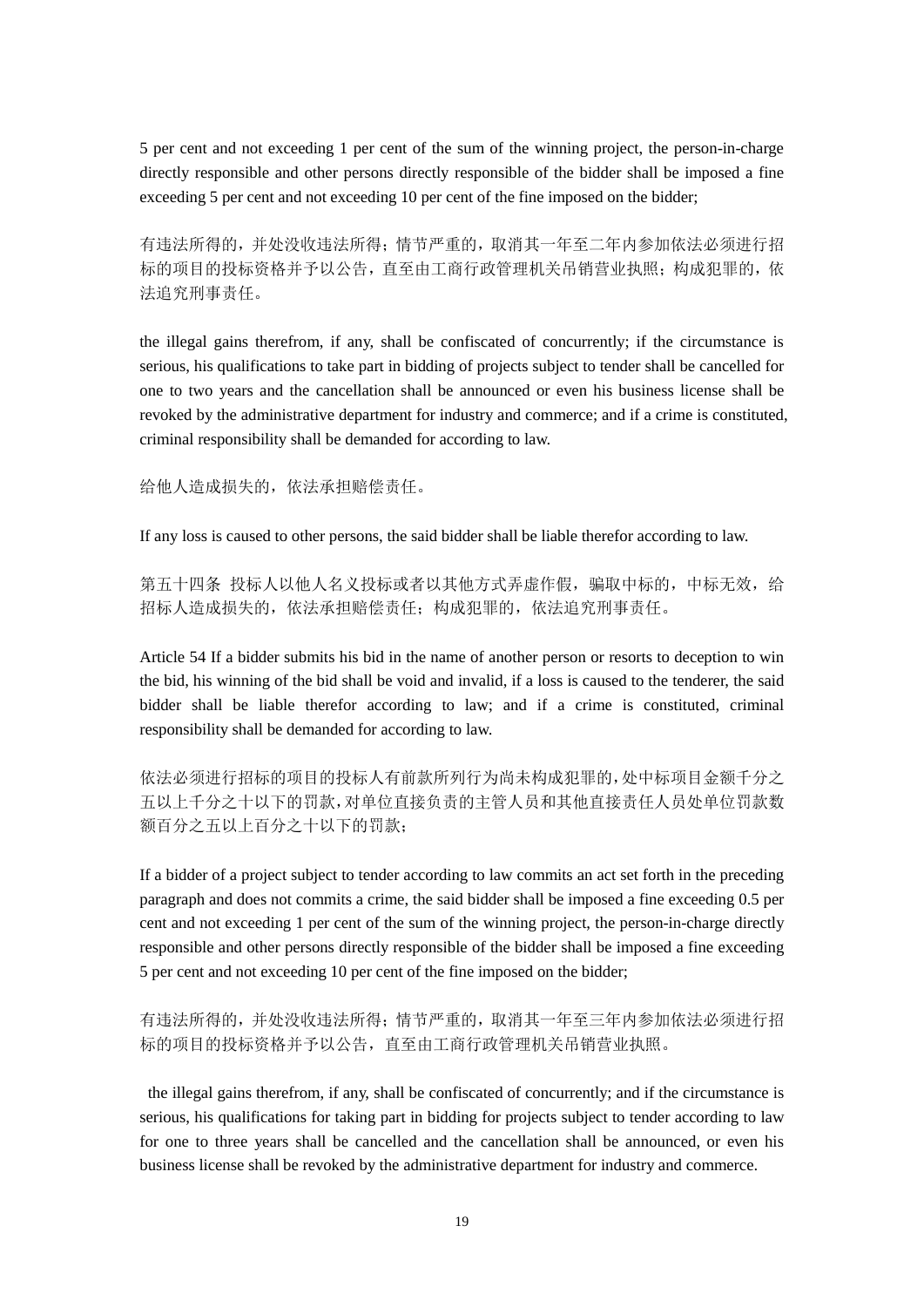第五十五条 依法必须进行招标的项目,招标人违反本法规定,与投标人就投标价格、投标 方案等实质性内容进行谈判的,给予警告,对单位直接负责的主管人员和其他直接责任人员 依法给予处分。

Article 55 If a tenderer for a project subject to tender according to law, in violation of the provisions of this Law, negotiates with a bidder on such substantial contents as the bid price or bidding plan, the said tenderer shall be given a warning and the person-in-charge directly responsible and other persons directly responsible of the said tenderer shall be given sanctions according to law.

前款所列行为影响中标结果的,中标无效。

If an act set forth in the preceding paragraph affects the bidding result, the result shall be void and invalid.

第五十六条 评标委员会成员收受投标人的财物或者其他好处的,评标委员会成员或者参加 评标的有关工作人员向他人透露对投标文件的评审和比较、中标候选人的推荐以及与评标有 关的其他情况的,给予警告,没收收受的财物,可以并处三千元以上五万元以下的罚款,对 有所列违法行为的评标委员会成员取消担任评标委员会成员的资格,不得再参加任何依法必 须进行招标的项目的评标;构成犯罪的,依法追究刑事责任。

Article 56 If a member of a bid assessment committee accepts property or other benefits from a bidder or if a member of a bid assessment committee or a working personnel taking part in the bid assessment discloses to another person the assessment and comparison of bid documents, recommendation of candidate winning bidders or any other information related to bid assessment, the member or the personnel shall be given a warning, be confiscated of the property accepted and may concurrently be imposed a fine exceeding 3,000 yuan and not exceeding 50,000 yuan, the member of the bid assessment committee committing any of the illegal acts set forth shall be revoked his qualifications as a member of the committee and may no longer take part in bid assessment of projects subject to tender according to law; and if a crime is constituted, criminal responsibility shall be demanded for according to law.

## 第五十七条 招标人在评标委员会依法推荐的中标候选人以外确定中标人的,依法必须进行 招标的项目在所有投标被评标委员会否决后自行确定中标人的,中标无效。

Article 57 If a tenderer determines the winning bidder outside the candidate winning bidders recommended according to law by the bid assessment committee or determines on his own the winning bidder after all the bids for the project subject to tender according to law were denied by the bid assessment committee, the determination shall be void and invalid.

责令改正,可以处中标项目金额千分之五以上千分之十以下的罚款;

The said tenderer shall be ordered to make corrections and may be imposed a fine exceeding 0.5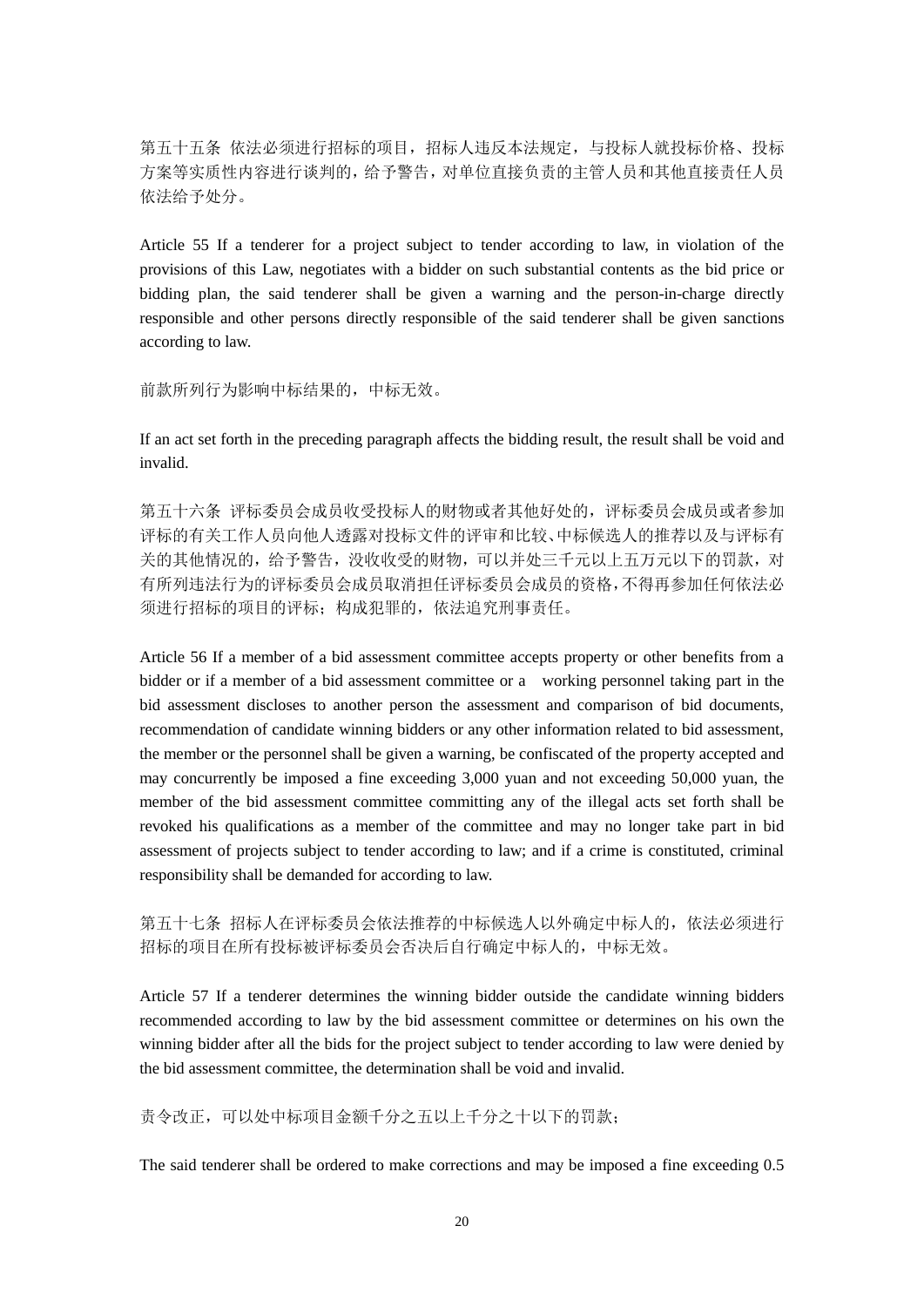per cent and not exceeding 1 per cent of the sum of the winning project and;

对单位直接负责的主管人员和其他直接责任人员依法给予处分。

the person-in-charge directly responsible and other persons directly responsible of the said tenderer shall be given sanctions according to law.

第五十八条 中标人将中标项目转让给他人的,将中标项目肢解后分别转让给他人的,违反 本法规定将中标项目的部分主体、关键性工作分包给他人的,

Article 58 If a winning bidder transfers his winning project to another person, breaks the winning project into parts and subcontracts them separately to other persons or, in violation of the provisions of this Law, subcontracts the main structure or critical work of the winning project to other persons,

或者分包人再次分包的,转让、分包无效,处转让、分包项目金额千分之五以上千分之十以 下的罚款;

or if a subcontractor subcontracts his project again, the transfer or subcontract shall be void and invalid, the winning bidder or the subcontractor shall be imposed a fine exceeding 0.5 per cent and not exceeding 1 per cent of the sum of the transferred or subcontracted project and concurrently;

有违法所得的,并处没收违法所得;可以责令停业整顿;情节严重的,由工商行政管理机关 吊销营业执照。

be confiscated of the illegal gains therefrom, if any; and may be ordered to stop his business for rectification; and if the circumstance is serious, the administrative department for industry and commerce shall revoke his business license.

第五十九条 招标人与中标人不按照招标文件和中标人的投标文件订立合同的,或者招标人、 中标人订立背离合同实质性内容的协议的,责令改正;可以处中标项目金额千分之五以上千 分之十以下的罚款。

Article 59 If a tenderer and a winning bidder fail to enter into a contract in accordance with the tender documents and the bid documents of the winning bidder, or a tenderer and a winning bidder conclude an agreement contrary to the substantial contents of the contract, they shall be ordered to make corrections; and may be imposed a fine exceeding 0.5 per cent and not exceeding 1 per cent of the sum of the winning project.

第六十条 中标人不履行与招标人订立的合同的,履约保证金不予退还,给招标人造成的损 失超过履约保证金数额的,还应当对超过部分予以赔偿;没有提交履约保证金的,应当对招 标人的损失承担赔偿责任。

Article 60 If a winning bidder fails to perform the contract signed with the tenderer, his earnest for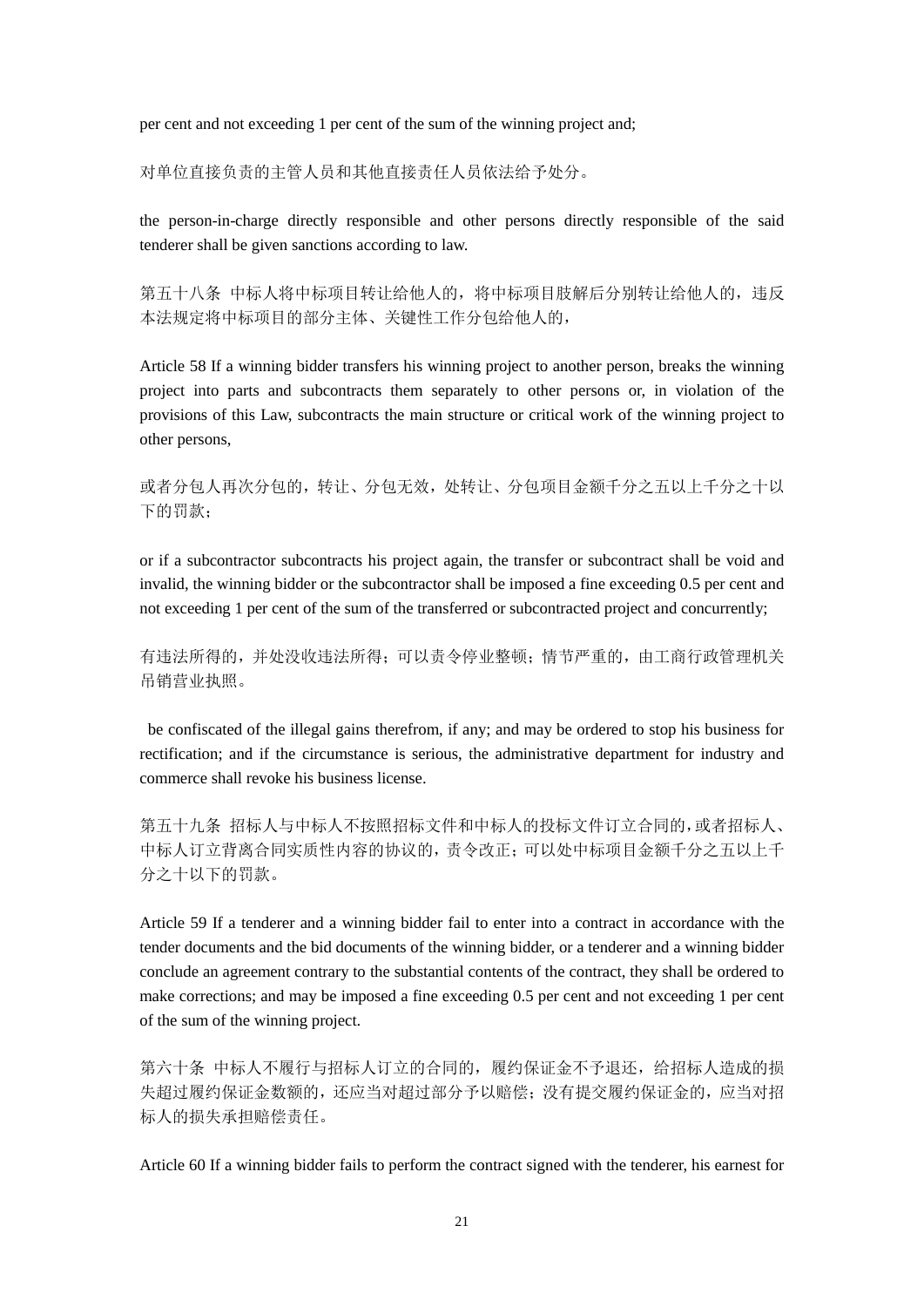performance of contract shall not be refunded, if a loss caused to the tenderer is larger than the amount of earnest, the winning bidder shall compensate the part in excess of the earnest; and if no earnest for performance of contract is provided, the winning bidder shall be liable for any loss of the tenderer.

中标人不按照与招标人订立的合同履行义务,情节严重的,取消其二年至五年内参加依法必 须进行招标的项目的投标资格并予以公告,直至由工商行政管理机关吊销营业执照。

If a winning bidder fails to fulfil his obligations according to the contract signed with the tenderer and the circumstance is serious, his qualifications to take part in bidding for projects subject to tender according to law shall be cancelled for two to five years and the cancellation shall be announced, or even the administrative department for industry and commerce shall revoke his business license.

因不可抗力不能履行合同的,不适用前两款规定。

If a contract is unable to be performed due to force majeure, the provisions of the preceding two paragraphs shall not apply.

第六十一条 本章规定的行政处罚,由国务院规定的有关行政监督部门决定。本法已对实施 行政处罚的机关作出规定的除外。

Article 61 Administrative sanctions set forth in this Chapter shall be decided by the relevant departments for administrative supervision designated by the State Council, excluding those laid down by this Law to execute administrative sanctions.

第六十二条 任何单位违反本法规定,限制或者排斥本地区、本系统以外的法人或者其他组 织参加投标的,为招标人指定招标代理机构的,强制招标人委托招标代理机构办理招标事宜 的,或者以其他方式干涉招标投标活动的,责令改正;

Article 62 If any unit, in violation of the provisions of this Law, restricts or excludes a legal person or any other organization from another place or system to take part in bidding, designates a procuratorial agency for a tenderer, compels a tenderer to authorize a procuratorial agency to carry out the tender, or interferes the tender and bid activity in any other form, the unit shall be ordered to make corrections;

对单位直接负责的主管人员和其他直接责任人员依法给予警告、记过、记大过的处分,情节 较重的,依法给予降级、撤职、开除的处分。

the person-in-charge directly responsible and other persons directly responsible of the unit shall be given such sanctions as warning, recording of demerit or recording of serious demerit according to law, and if the circumstance is fairly serious, be given such sanctions as demotion, removal from office or expulsion according to law.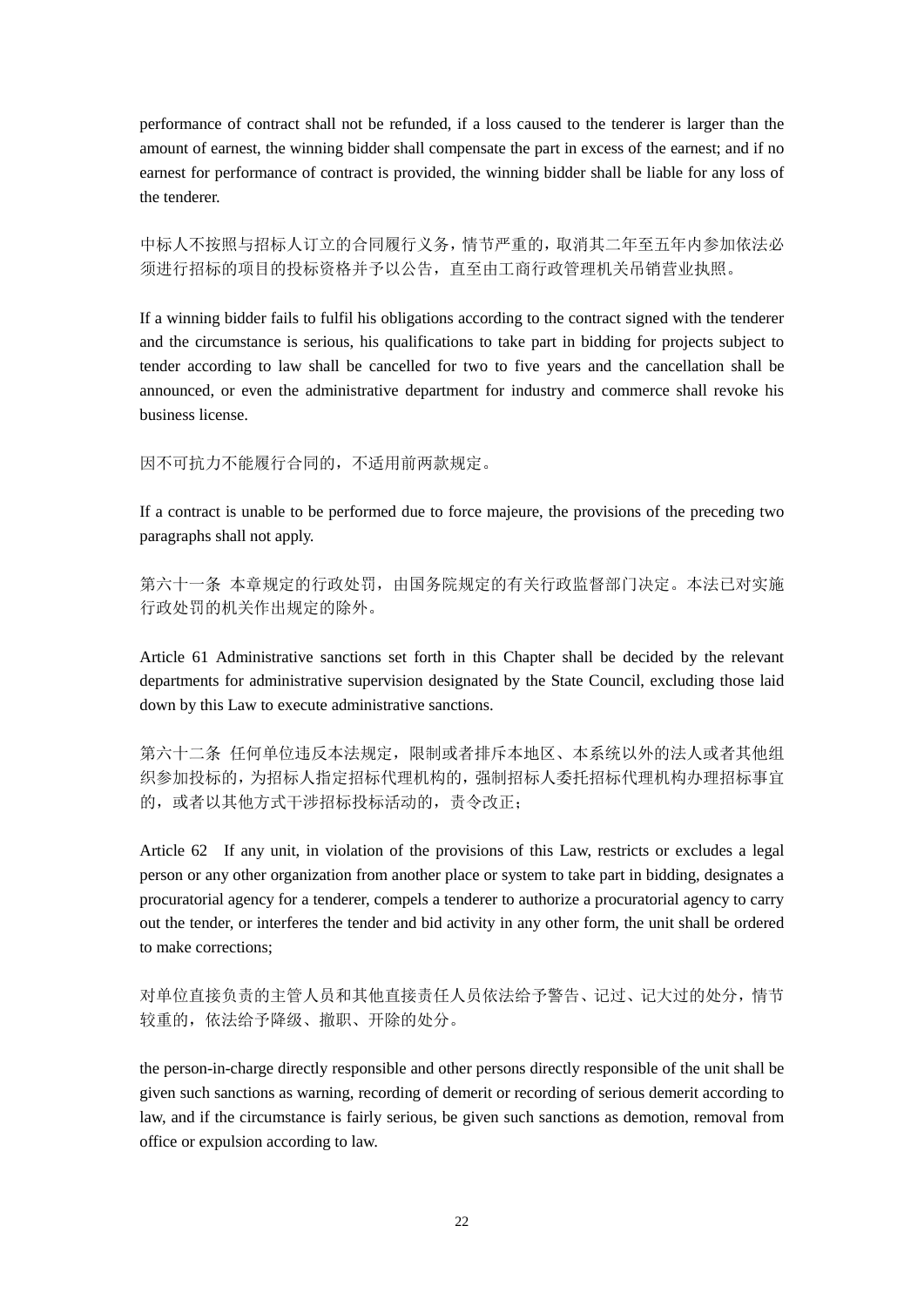个人利用职权进行前款违法行为的,依照前款规定追究责任。

A person who commits any of the acts set forth in the preceding paragraph by taking advantage of his power shall be demanded for his responsibility in accordance with the provisions of the preceding paragraph.

第六十三条 对招标投标活动依法负有行政监督职责的国家机关工作人员徇私舞弊、滥用职 权或者玩忽职守,构成犯罪的,依法追究刑事责任;不构成犯罪的,依法给予行政处分。

Article 63 A public servant of a State organ obligated for exercising administrative supervision according to law over tender and bid activities, who practices favoritism or irregularity, abuses his power or neglects his duty of office, shall be demanded for criminal responsibility according to law if a crime is constituted and; if no crime is constituted, be given administrative sanctions according to law.

第六十四条 依法必须进行招标的项目违反本法规定,中标无效的,应当依照本法规定的中 标条件从其余投标人中重新确定中标人或者依照本法重新进行招标。

Article 64 If the bidding result of a project subject to tender according to law is void and invalid due to violation of the provisions of this Law, a new winning bidder shall be determined from among other bidders according to the bidding terms laid down in this Law or a new tender shall be carried out according to this Law.

第六章 附 则

Chapter VI Supplementary Provisions

第六十五条 投标人和其他利害关系人认为招标投标活动不符合本法有关规定的, 有权向招 标人提出异议或者依法向有关行政监督部门投诉。

Article 65 A bidder or any other interested person who believes that a tender and bid activity does not conform to the provisions of this Law shall be entitled to raise his objection to the tenderer or to file a complaint with the relevant department for administrative supervision according to law.

第六十六条 涉及国家安全、国家秘密、抢险救灾或者属于利用扶贫资金实行以工代赈、需 要使用农民工等特殊情况,不适宜进行招标的项目,按照国家有关规定可以不进行招标。

Article 66 Projects not suitable for carrying out tenders because of involving in State security, State secrets, emergency rescue and disaster relief or other special circumstances involving the use of relief fund for providing work as a form of relief or requiring to employ farmers as workers, may not be subject to tender in accordance with the relevant regulations of the State.

第六十七条 使用国际组织或者外国政府贷款、援助资金的项目进行招标,贷款方、资金提 供方对招标投标的具体条件和程序有不同规定的,可以适用其规定,但违背中华人民共和国